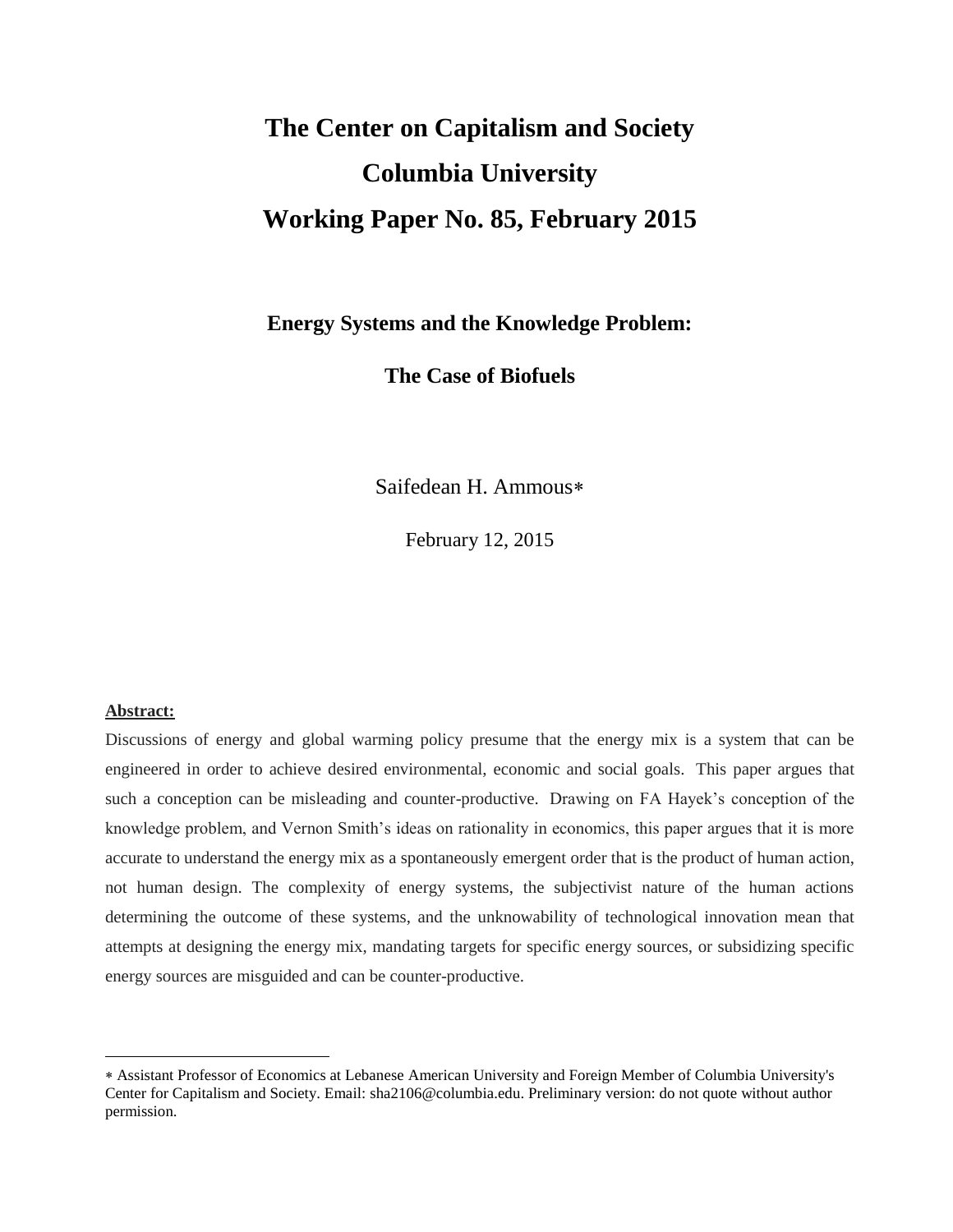## **I. CONTEXT**

Recently, two global phenomena have sparked a rise in interest in biofuels. The first is the rise of oil prices to recent historical highs. The second is the rise of interest in --and awareness of-- global warming. As these two concerns have grown recently, attention has turned towards finding alternative forms of energy to fossil fuels. At the forefront of this push to find clean energy are biofuels. Though certainly not a new fuel, biofuels have been attracting great attention recently and production has increased in several countries, most notably Brazil and the United States of America. This increased interest raises various questions about the usefulness and sustainability of biofuels, and whether pursuing them is a viable energy strategy in the longterm.

Together, Brazil and the USA produce around 80% of world ethanol production. Europe, however, is the world leader in production and consumption of biodiesel. Germany is the world's largest producer, followed by France the United States and Italy (UNEP, 2009). The recent large increases in the production and consumption of biofuels have been driven by strong interventionist policies by the US government and the European Union. The Brazilian experience with biofuels, however, has relied less on subsidies and direct government support.

A previous overview of EU policies supportive of biofuels (Ammous, 2011) concludes that the main drivers behind these policies are: reducing dependency on foreign oil, reducing greenhouse gas emissions, rural development and farm support, and promoting development in the third world (De Santi et al, 2008). Yet in spite of the growing consumption of biofuels, the EU region did not meet the target of making biofuels reach 2% of total fuel consumption by 2005.

The main goals that US ethanol policy sought to accomplish over the years are: energy Independence, reducing greenhouse gas emissions, and rural development and farm support. It was only in the 1970's, after the "energy crisis" and growing environmental concern, that ethanol made its modern entry into the fuel mix of the American automobile. Since then, a large number of government subsidies, legislations, and mandates have raised the share of ethanol in all US transportation fuels from a negligible amount in 1980 to around 10% of total transportation fuel consumption in  $2013<sup>1</sup>$ , in the process increasing ethanol production from only 175 million gallons in 1980 to 13.3 billion gallons in 2013.<sup>2</sup>

 $\overline{\phantom{a}}$ 

<sup>1</sup> United States Energy Information Administration website: EIA.gov.

<sup>2</sup> Renewable Fuels Association website: EthanolRFA.org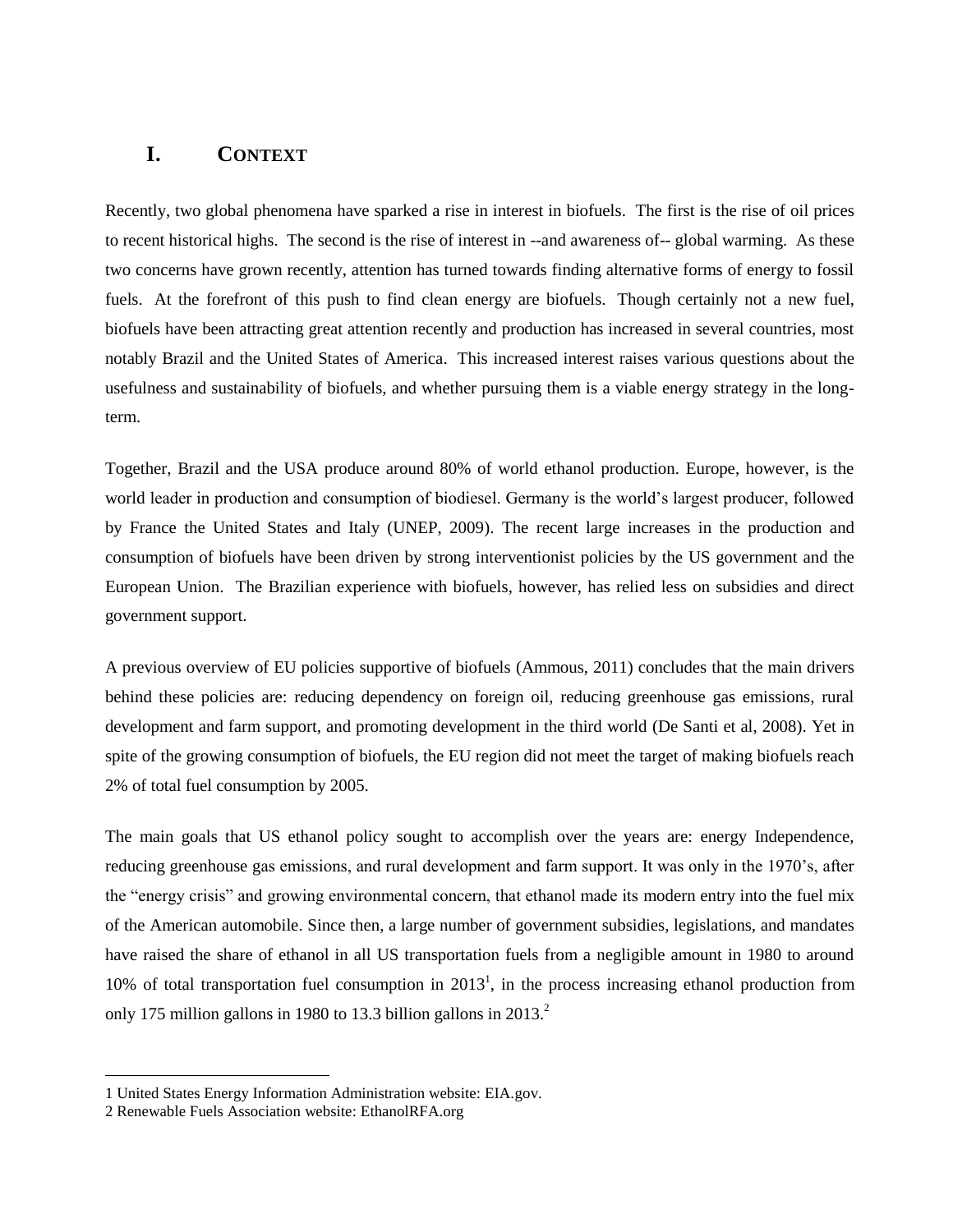The history of the development of the ethanol industry is the history of legislation supporting the ethanol industry. The International Institute for Sustainable Development (2013) attempts to quantify the total amount of subsidies spent on biofuels concluding that the European Union spent between EUR 5.5-6.9 billion in 2011 alone on subsidizing biofuels production. Another report by the International Institute for Sustainable Development (2007) finds that the United States has implemented more than 200 different subsidies for biofuels, and concludes that the sum of subsidies in 2006 was between \$6.3-\$7.7 billion.

## **II. LIFECYCLE ANALYSIS**

The policy goal that is most relevant for the purposes of this paper is the goal of reducing greenhouse gas emissions to fight global warming. This has arguably become the major motivation of biofuels promotion in the US and EU. The policies enacted aim at greenhouse gas emissions reductions through promoting the increased use of biofuels. But this raises an important question: how can we know that the impact of more biofuels consumption will be a reduction in greenhouse gas emissions? Could it not be the case that increased biofuel consumption will lead to increased greenhouse gas emissions? This chapter considers this question from the perspective of the public debate before analyzing the scientific literature on the topic.

In an assessment widely echoed across American media, David Tillman and Jason Hill (2007) write in The Washington Post:

*"Biofuels, if used properly, can help us balance our need for food, energy and a habitable and sustainable environment. To help this happen, though, we need a national biofuels policy that favors our best options. We must determine the carbon impacts of each method of making these fuels, then mandate fuel blending that achieves a prescribed greenhouse gas reduction. We have the knowledge and technology to start solving these problems."* 

The Union of Concerned Scientists—"an alliance of more than 250,000 citizens and scientists" that "is the leading science-based nonprofit working for a healthy environment and a safer world"— argues for a comprehensive accounting system for carbon emissions from biofuels "that measures global warming emissions over a transportation fuel's entire life cycle." Using this accurate accounting, the report then urges policies that are "performance-based policies that will reward low-carbon transportation fuels for their performance and help them compete against highly polluting fuels such as liquid coal." (Union of Concerned Scientists, 2007. P1)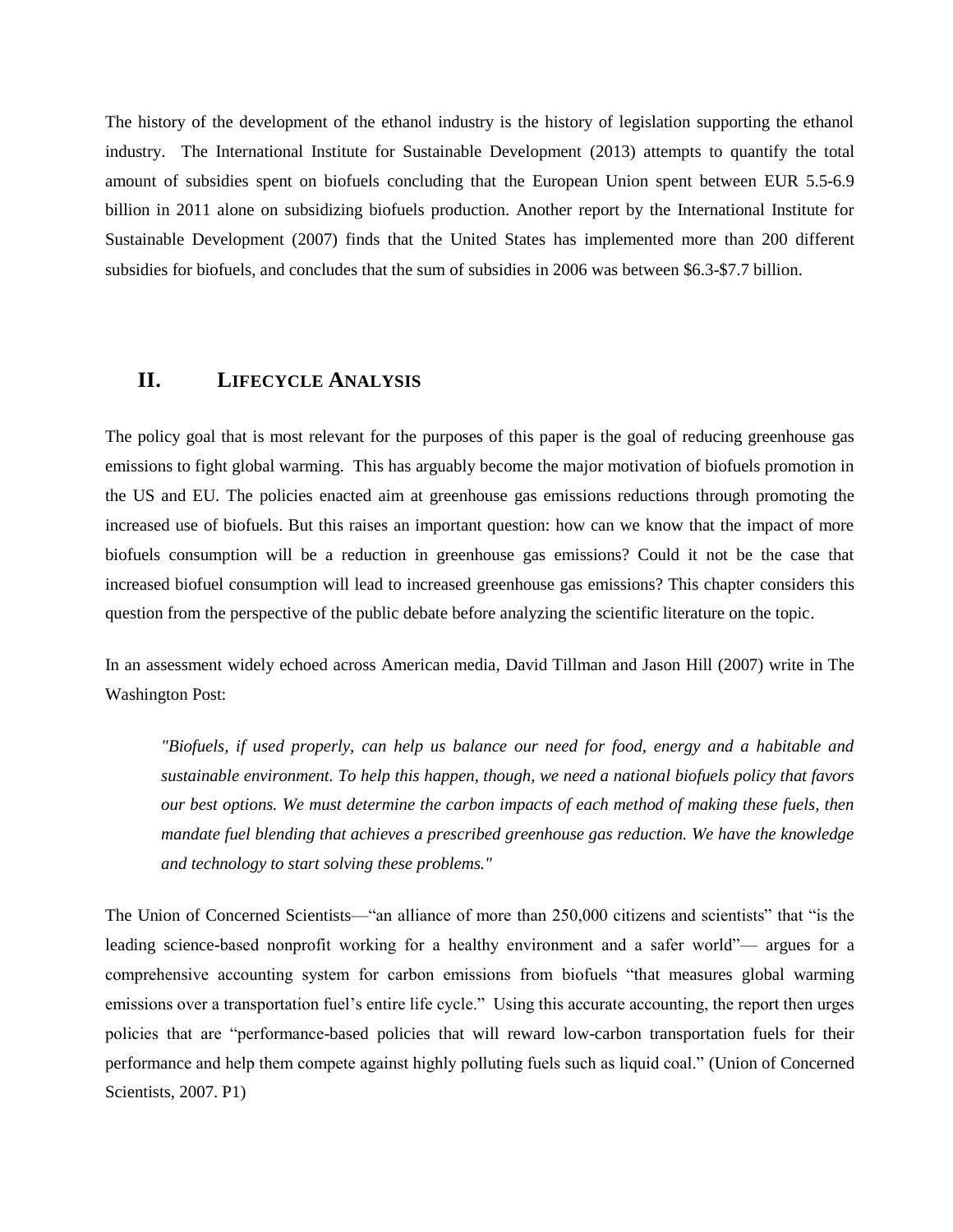On specific biofuels, the conventional wisdom and the majority opinion amongst the experts, public, and policy-makers can be broadly characterized as follows: Sugarcane ethanol is far more efficient than corn ethanol. It produces far more energy than the energy invested in it. Corn ethanol is not a very desirable fuel, that cannot be relied on to replace substantial amounts of fossil fuels. There is disagreement within this view whether corn ethanol is harmful to the environment, not helpful to the environment, or currently helpful but unlikely to be helpful if its production is increased. But there is large agreement, even among corn interest groups, that corn ethanol is unlikely to be the solution to the energy problems facing America.

Cellulosic ethanol is viewed as the most promising fuel that will be the sustainable fuel of the future. Even many critics of corn ethanol critics maintain that cellulosic ethanol will be far more efficient than corn ethanol, and will help in the achievement of many economic, political, social and environmental goals. Accordingly, even many critics of corn ethanol argue for subsidizing it as a way to set the scene for when cellulosic ethanol's production commences. Finally, biodiesel continues to be a marginal topic in America (and as a share of biofuel production). It is, however, viewed as the most relevant fuel for Europe to reduce its consumption of fossil fuels and its emissions.

The underlying motivation of this debate is that scientists should determine which are the 'good' fuels to meet various environmental, economic, energy and social goals, and based on that, government should support, subsidize and promote these fuels.

The method most-widely utilized in the academic literature for the assessment of the efficiency of biofuels is Lifecycle Analysis. Kammen et al (2007) define LCA's as a "technique used to evaluate the energy and global warming impacts of biofuels" adding that it is "both a method and a framework to evaluate biofuels".

The basic intuition of an LCA is that it looks at the entirety of the lifecycle of a fuel, and estimates the amount of energy and emissions that go into and out of this cycle, arriving at the conclusion of whether this fuel's utilization relative to another fuel saves or increases energy; and whether it produces more or less emissions. Kammen et al (2007) define the life cycle as comprising "all of the physical and economic processes involved directly or indirectly in the life of the product, from the recovery of raw materials used to make pieces of the product to recycling of the product at the end of its life."

The techniques for carrying out LCA's have changed a lot over the years, and the questions have grown in complexity and significance. Of the more recent and more complex studies, the two most common issues that LCA's allow us to compare, according to Kammen et al (2007), are:

*1) What is the net change in the world energy supply from increasing biofuel use by a given date*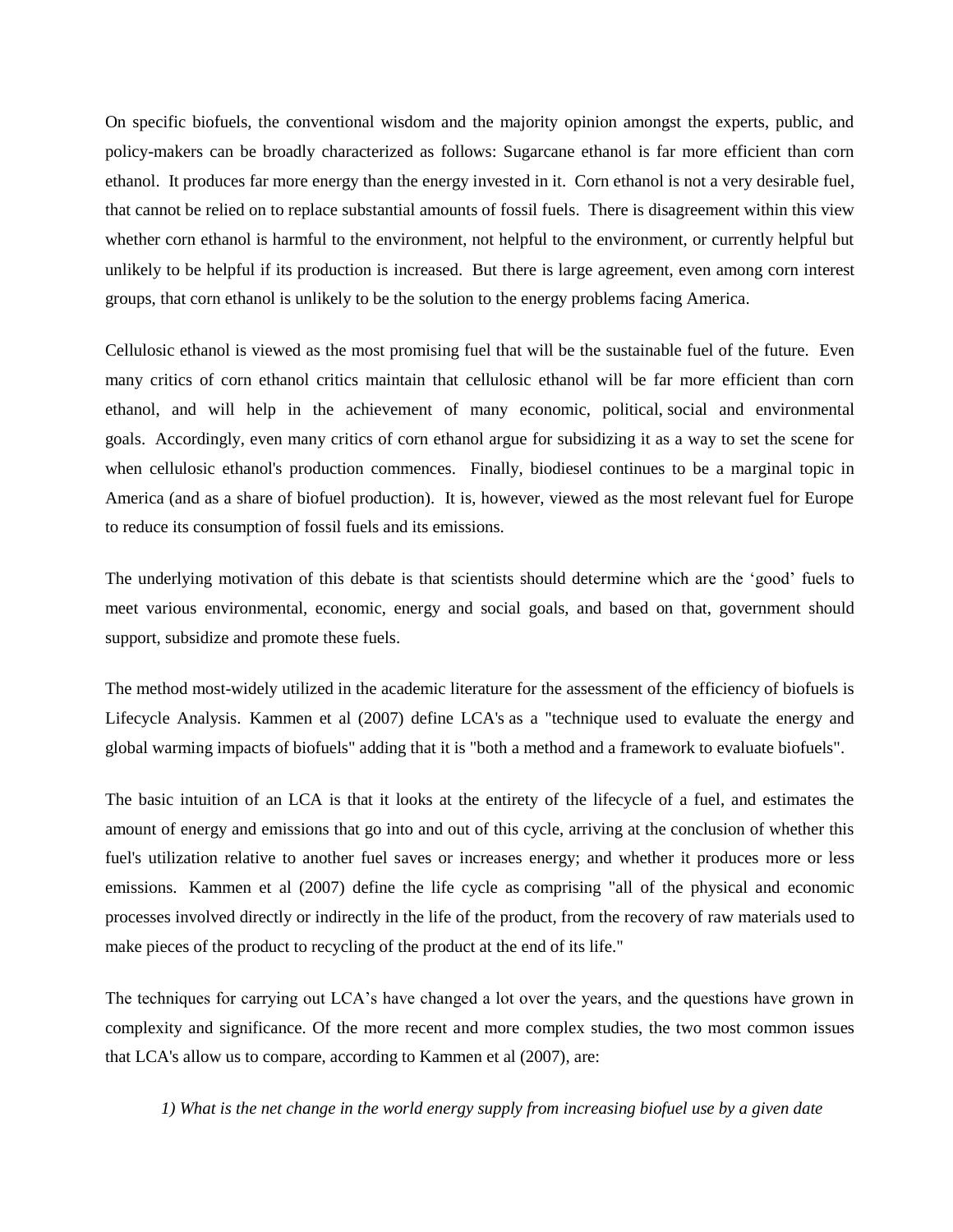#### *2) How much of the GHG emissions in the world should we attribute to a unit of biofuel produced.*

There is a large body of literature attempting to assess different aspects of different biofuels' efficiency, energy intensity, environmental effects, and other factors such as social, political, employment, and international implications. This study focuses on three categories of biofuels: European and East Asian biodiesel, American corn ethanol and American cellulosic ethanol.

#### **a. American Corn Ethanol**

 $\overline{\phantom{a}}$ 

The vast majority of LCA's have been conducted to assess American corn ethanol. The results are very sporadic, as are the different types of methodologies used, with two predominant sharply opposed views. On the one side, many critics contend that corn ethanol is inefficient and an energy loser and that it will not contribute positively to any emissions reduction because it consumes more energy from fossil fuels than goes into producing it than the energy that it produces. The other side argues that the production of ethanol from corn is efficient and can have significant beneficial environmental consequences.

Pimentel and Patzek have published a series of papers discussing ethanol production from corn and other materials.<sup>3</sup> Their conclusions have continuously been negative and they have outlined a plethora of economic, energy-related and environmental factors against the production of ethanol. This paper will not provide an overview of these papers, but will concentrate on their last paper which used the most comprehensive Life-Cycle Analysis with the most recent and reliable data. It is also one of the most widely cited papers in academic circles in the mainstream media.

In a paper published in 2005, Pimentel and Patzek found that ethanol production using corn grain required 29% more fossil energy than that contained in the ethanol fuel produced. With switchgrass, the figure was 50% and with wood biomass the figure was 57%. However, many criticisms exist of these studies. As an LCA, this study included several factors that are usually not included in LCA studies. For example, the authors accounted for the food and transportation costs consumed by workers in the biofuels sector, as well as things like police protection. Further, Farrell et al (2006) criticized the paper for basing their calculations on outdated ethanol-producing technologies. As production has grown, newer and more efficient techniques are being utilized. Farrell et al also critique Pimentel's allocation of energy from bi-products of ethanol which can have several useful applications like cattle feed.

<sup>3</sup> See Pimentel (2003), Patzek (2004), Pimentel and Patzek (2005, 2005a), Pimentel, Patzek and Cicel (2007)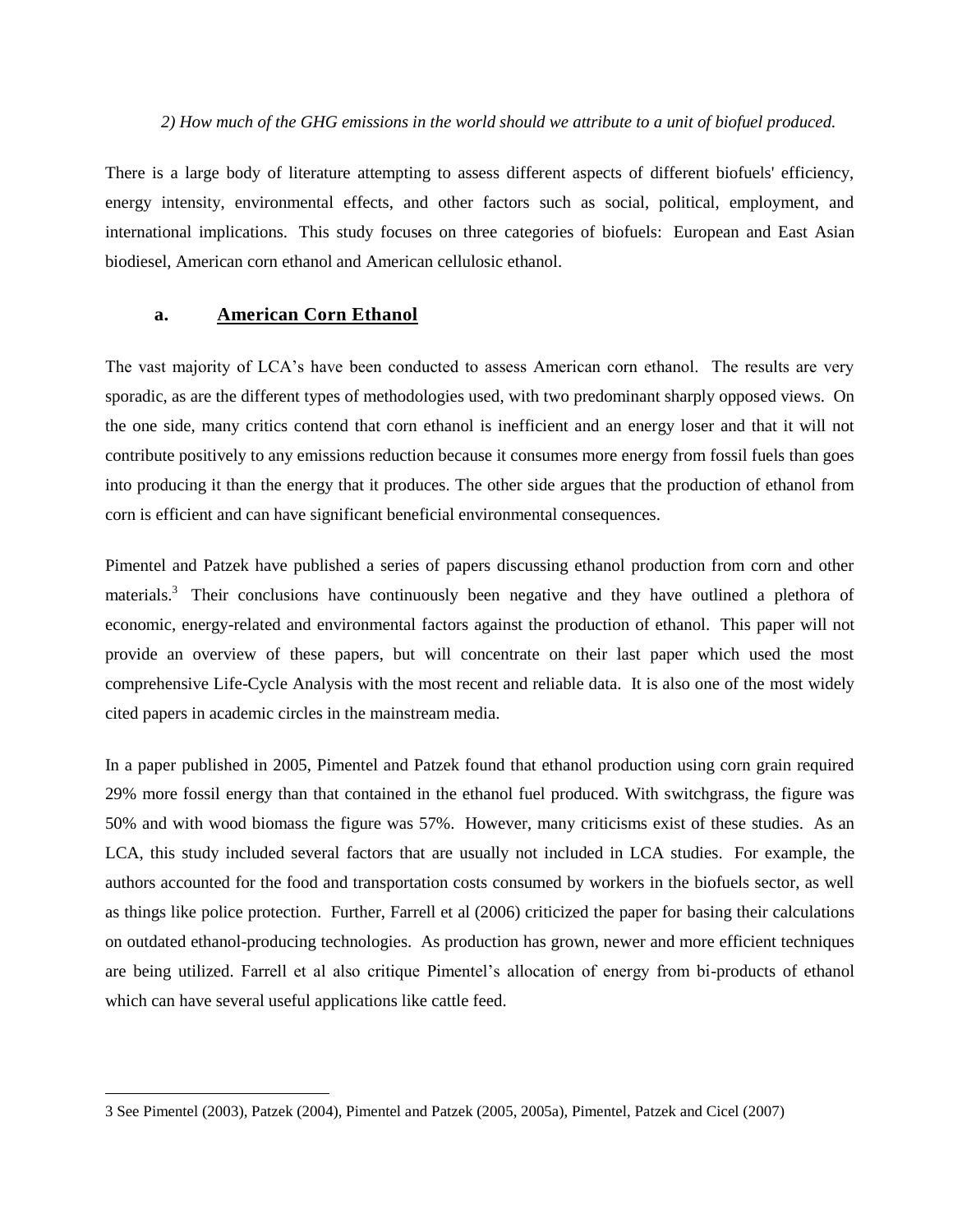Among the lead researchers on the "opposite side" of this debate are Michael Wang, Hossein Shappouri and Norman Brinkman. Brinkman et al (2005) published results that are contradictory to those of Pimentel and Patzek, finding that ethanol contained 1.35 times the energy that went into producing it, a very favorable ratio that they even claim is less than gasoline (which they claim contains 81% of the energy that goes into producing it.)

Hill et al (2006) use a life-cycle analysis model to estimate that ethanol yields 25% more energy than the energy that goes into producing it. They also find that ethanol results in 12% less GHG emissions production than gasoline. Farrell et al (2006) find that ethanol from corn production is less petroleum intensive than gasoline, but that GHG emissions from corn ethanol production are similar to the use of gasoline. In other words, though ethanol may lessen dependence on foreign oil, a major American concern, it is unlikely to provide GHG emission reductions.

In another meta-analysis that normalized and standardized the analysis from 10 different papers, Hammerschlag (2006) found that the energy return on investment in ethanol is positive. Hammerschlag defines the Energy return on investment in ethanol  $(r_E)$  as the total product energy divided by the nonrenewable energy input into its manufacture. With a value of  $r<sub>E</sub>$  greater than 1 implying that ethanol production has captured at least some renewable and a value of  $r<sub>E</sub>$  greater than 0.76 indicating that ethanol consumes less nonrenewable energy in its manufacture than gasoline. The results imply that corn ethanol has a  $0.84 < r_E < 1.65$ .

Hammerschlag (2006) and Farrell et al (2006), among many others, show that the main barrier for corn ethanol is that as it expands, it will have to move to less productive land, where its problems will multiply. This again raises the question of land use change from emissions, and none of the aforementioned studies assesses this satisfactorily.

In 2008, however, a new study by Searchinger et al used a worldwide agricultural model to estimate emissions from land-use change, and found that "corn-based ethanol, instead of producing a 20% savings, nearly doubles greenhouse emissions over 30 years and increases greenhouse gases for 167 years."

Finally, the widely-used Greenhouse Gases, Regulated Emissions, and Energy use in Transportation (GREET) model was developed in 1995 by the Argonne National Laboratory with support from the US Department of Energy (Wang, 2005). GREET is a very extensive and complex model, with "more than 85 transportation fuel pathways. Among them, four are fuel ethanol pathways (corn dry mill ethanol, corn wet mill ethanol, woody cellulosic ethanol, and herbaceous cellulosic ethanol)." (Wang, 2005). GREET's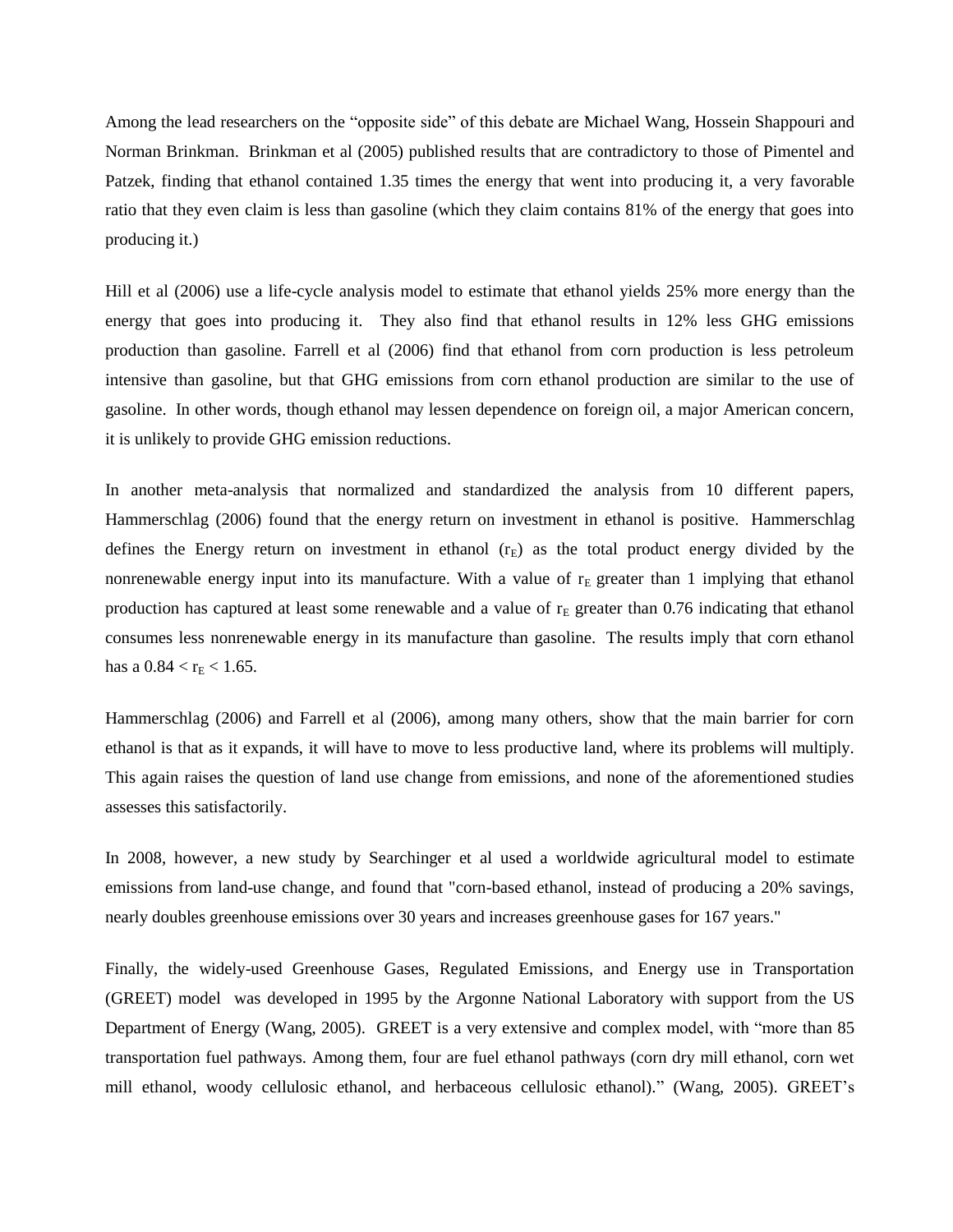website states: "To fully evaluate energy and emission impacts of advanced vehicle technologies and new transportation fuels, the fuel cycle from wells to wheels and the vehicle cycle through material recovery and vehicle disposal need to be considered."<sup>4</sup>

Wang (2005) states that GREET's analysis "concludes that corn-based ethanol achieves energy and GHG emission reduction benefits, relative to gasoline. This is mainly because of 1) improved corn productivity in U.S. corn farms in the past 30 years; 2) reduced energy use in ethanol plants in the past 15 years; and 3) appropriately addressing of ethanol's co-products."

Previous GREET studies conducted by Wang (2005) have also reached similar results, though their methodology and specifications varied. Finally, Marko Delucchi's LEM (2004, discussed below) finds that American corn ethanol emissions impact ranges between -25% to +20% compared to gasoline. Delucchi interprets these findings as suggesting that corn ethanol does not offer real gains in emissions and efficiency.

## **b. Biodiesel**

Fewer LCA studies have been conducted on biodiesel than on ethanol. The disparity in results and methodologies is even larger than that amongst corn ethanol studies, and it makes comparing the results difficult. Hill et al (2006) use a life-cycle analysis model to estimate that biodiesel yields 93% more energy than the energy that goes into producing it. They also find that biodiesel results in 41% less GHG emissions production than diesel. The GREET model, however, finds that biodiesel from Soy results in reduction in GHG emissions of 40% to 80%. Marko Delucchi's LEM finds that biodiesel from soy emissions impact ranges between  $-20\%$  to  $+50\%$  compared to gasoline.

An important issue with the production of biodiesel is the impact that is caused by the application of Nitrogen compounds, mainly from fertilizers. This is a more serious issue with biodiesel crops than with ethanol crops, as Delucchi (2006) illustrates. Crutzen et al (2007) account for the impact of N<sub>2</sub>O and find that this can more than account for any carbon savings biodiesel might have had.

Reijneders and Huijbregts find that South Asian palm oil used as a biofuel will result in large emissions of CO2-equivalent emissions. They estimate that the "losses of biogenic carbon associated with ecosystems, emission of CO2 due to the use of fossil fuels and the anaerobic conversion of palm oil mill effluent currently correspond in South Asia with an emission of about 2.8-19.7 kg  $CO<sub>2</sub>$  equivalent per kg of palm oil.

 $\overline{\phantom{a}}$ 

<sup>4</sup> Accessed on https://greet.es.anl.gov/main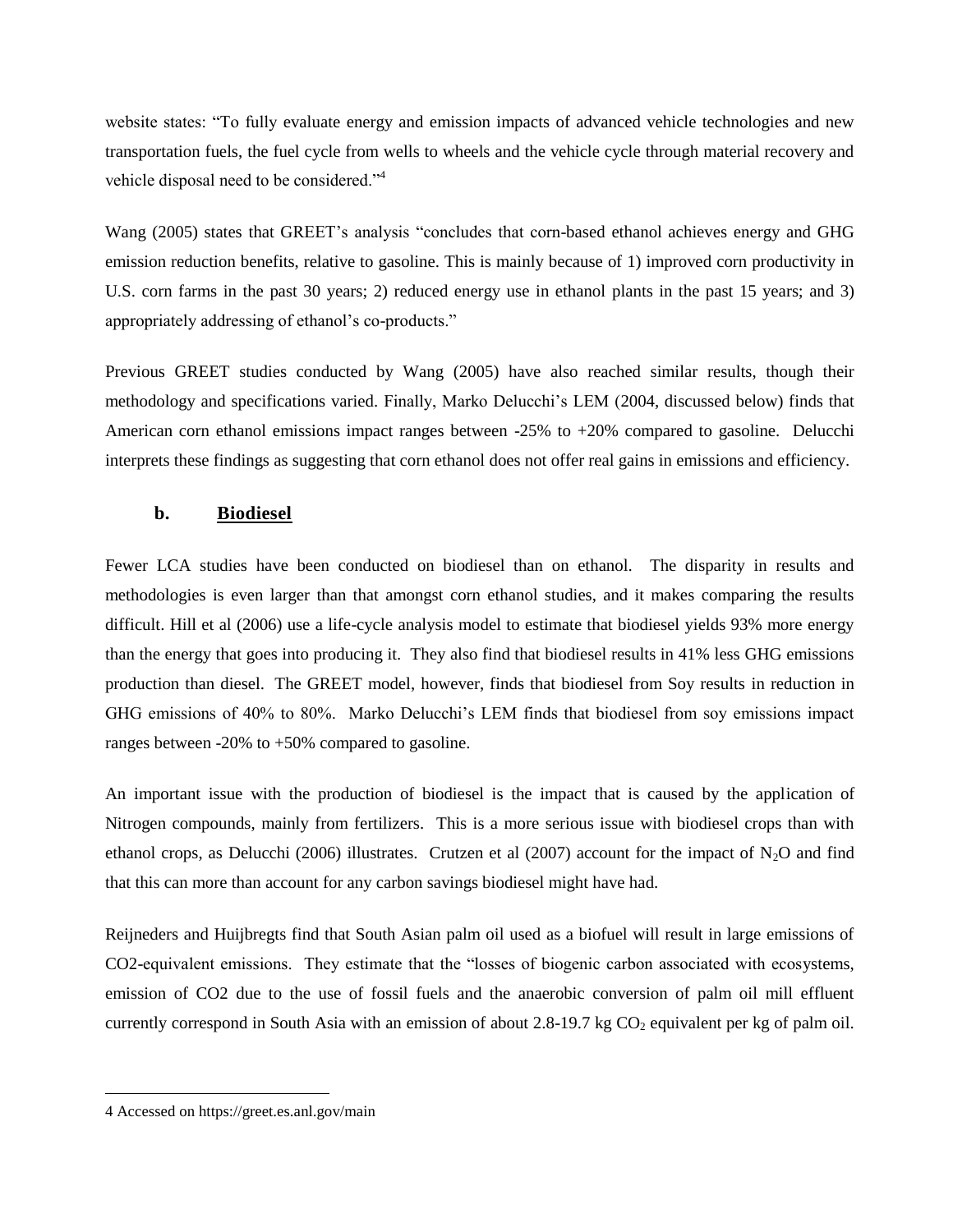They attribute the large variability in their results to the wide range of plausible assumptions that one can utilize in the estimates of the calculation.

#### **c. Cellulosic Ethanol**

There currently is no commercial production of ethanol from cellulosic feedstocks. The technology for producing cellulosic ethanol is not yet commercially viable. This section presents an overview of the state of the art in research on cellulosic ethanol, and outline the expectation of cellulosic ethanol production.

According to the Department of Energy (2006, P1):

"Cellulose-based ethanol is derived from the fibrous, generally inedible portions of plant matter (biomass) and offers a renewable, sustainable, and expandable resource to meet the growing demand for transportation fuel. It can be used in today's vehicles and distributed through the existing transportation-fuel infrastructure with only modest modifications. Additionally, the amount of carbon dioxide emitted to the atmosphere from producing and burning ethanol is far less than that released from gasoline."

The Department of Energy (2006, P1) expresses what is the prevailing conventional wisdom on this topic: "Although most of the ethanol produced today is derived from corn grain, dramatic increases in the availability of ethanol are expected through increases in quantity and decreases in cost of ethanol from biomass. Corn-based ethanol is helping the new cellulosic ethanol industry by providing technology improvements, infrastructure, and demand. Both corn and cellulosic-based ethanol are likely to assist each other's growth." Former US Secretary of Energy Samuel Bodman has announced that it is the goal of the US government to displace 30% of gasoline consumption by 2030 with ethanol. Such a target would entail the production of 60 billion gallons of ethanol.

Writing in *Science*, Tilman et al (2006) argue that low-input high-diversity grassland perennials "can provide more usable energy, greater greenhouse gas reductions, and less agrichemical pollution per hectare than can corn grain ethanol or soybean biodiesel." They further calculate that low-input high-diversity biomass could produce the equivalent of "13% of global petroleum consumption for transportation and 19% of global electricity consumption. Without accounting for ecosystem CO2 sequestration, this could eliminate 15% of current global CO2 emissions."

In a report for the Department of Energy and Department of Agriculture, Perlack et al attempt to analyze whether the United States could produce enough biomass to meet the 30% target called for by Congress.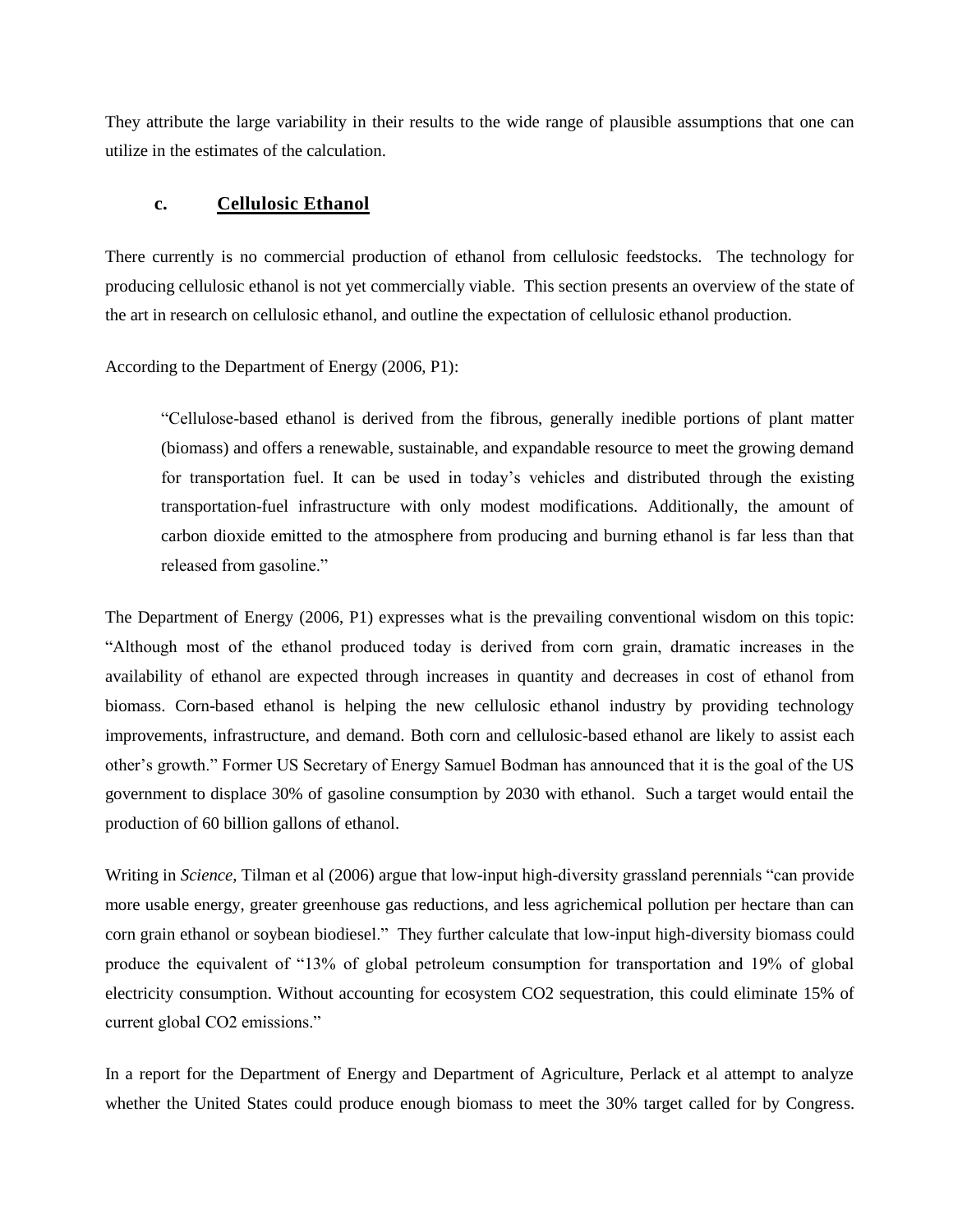The authors suggest that meeting this goal would require 1 billion tons of dry biomass feedstock each year, which they believe could be sustainably produced in the United States each year only from forestland and agricultural land. They insist that this is not a higher ceiling, but a scenario based on reasonable assumptions.

Girouard et al (1999) carry out a study of short-rotation forestry willow and switchgrass. The study carries out simulations of planting, production and processing of these two crops under different scenarios and attempts to measure the environmental and energy balance of these production processes, as well. The study finds that both crops can yield net sequestration of carbon in the conditions in which they test them; they also find that willow is more efficient in carbon sequestering than switchgrass, and that it can produce more energy per unit of fossil fuel input (30:1 ratio for willow; 20:1 for switchgrass). They did find, however, that switchgrass is cheaper to grow than willow.

Farrel et al (2006), in the same study cited above, using the Energy Resource Group Biofuels Analysis Meta-Model, also attempt an analysis of cellulosic ethanol efficiency. They begin with the disclaimer that the case they present is a "preliminary estimate of a rapidly evolving technology and is designed to highlight the dramatic reductions in GHG emissions that could be achieved" (p.507). They find that cellulosic ethanol is likely to generate significant reductions in GHG emissions, as well as large reductions in fossil fuel use. They find that every MJ of energy requires cellulosic uses 0.08 as much gasoline as would getting that same energy from gasoline. They also find that it produces around a tenth of the GHG emissions of gasoline.

Wang (2005), using the GREET model discussed above and finds that cellulosic ethanol reduces GHG emissions by 85% relative to gasoline. Using various estimates of switchgrass yields in 2025 and 2050 by Greene (2005) along with the estimates from Wang (2005) of GHG reductions, Larson (2005) arrives at the conclusion that cellulosic would offer significant reductions in gasoline consumption as well as GHG emissions. Delucchi's LEM (2004) finds that cellulosic ethanol would cause reductions in greenhouse gas emissions by between 40% and 80%.

On the other hand, several studies find that cellulosic ethanol would not offer improved environmental performance. Searchinger et al (2008), after accounting for land use change impacts, find that biofuels from switchgrass, if grown on U.S. corn lands, increase emissions by 50%. Pimentel and Patzek (2005) similarly find increased emissions from the utilization of cellulosic ethanol.

## **d. Conclusion**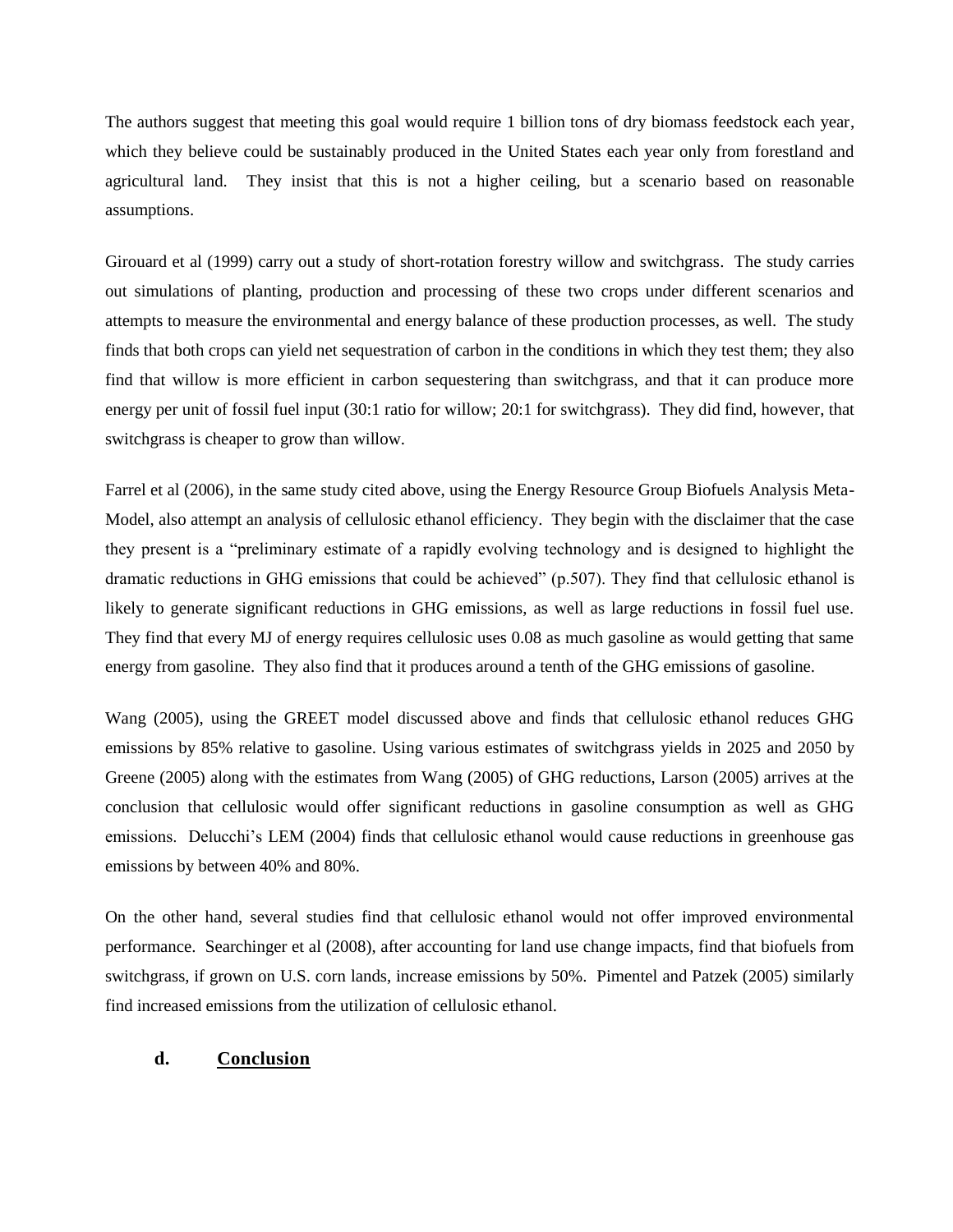The only solid conclusion from the current LCA literature is that there is no consensus on the answers to the questions of biofuel efficiency in sugarcane ethanol, corn ethanol, biodiesel or cellulosic ethanol. There is no conclusive evidence to suggest that these fuels, if utilized heavily, can reduce carbon emissions. For cellulosic, there is no solid evidence to even suggest that it might be produced commercially soon, if ever.

Biofuels policies were designed to increase biofuels use in order to reduce greenhouse gas emissions. However, since there is no solid evidence to suggest that increased biofuels use will actually meet these goals, serious doubt is cast on the efficacy of these policies and on the entire premise of using biofuelspromoting policies as tools in the fight against global warming and finding new energy sources.

The following chapter will discuss the methodological limitations of LCA's in more detail and emphasize the nature of the ignorance of the efficiency of these fuels, and why their results cannot be viewed as scientifically determinate.

## **III. IDENTIFYING THE PROBLEMS OF LIFE-CYCLE ANALYSIS**

Extensive debates surrounding the numerous variables, measurements, factors and technical specifications have been raised within the LCA literature discussed above and the wider literature. In order to illustrate the problems with these studies, I will select some of the most widely-cited review studies and mention their most significant explanations for the variations in the results. I conclude with the work of Delucchi (2004), regarded as the most comprehensive and systematic treatment of the topic, along with Kammen et al (2007). From this discussion this study then moves on to provide some theoretical background on these issues from economics and philosophy of science literature.

#### *a. Co-products as an illustrative example of problems with LCA's*

As a guide to understanding the problems of LCA's, it is useful to begin by examining the complexity of debate surrounding one particular sticking point: allocation of biofuel co-product credit. Co-products are all products that emerge from the process of biofuels production other than the biofuel itself. These can have various useful applications, including cow-feed (corn ethanol co-products) and stationary energy (bagasse sugarcane ethanol's by-product). The treatment of co-products is by no means the biggest sticking point in LCA's, nor is it the most methodologically intractable. It is, however, illustrative of the intractable problems facing LCA's.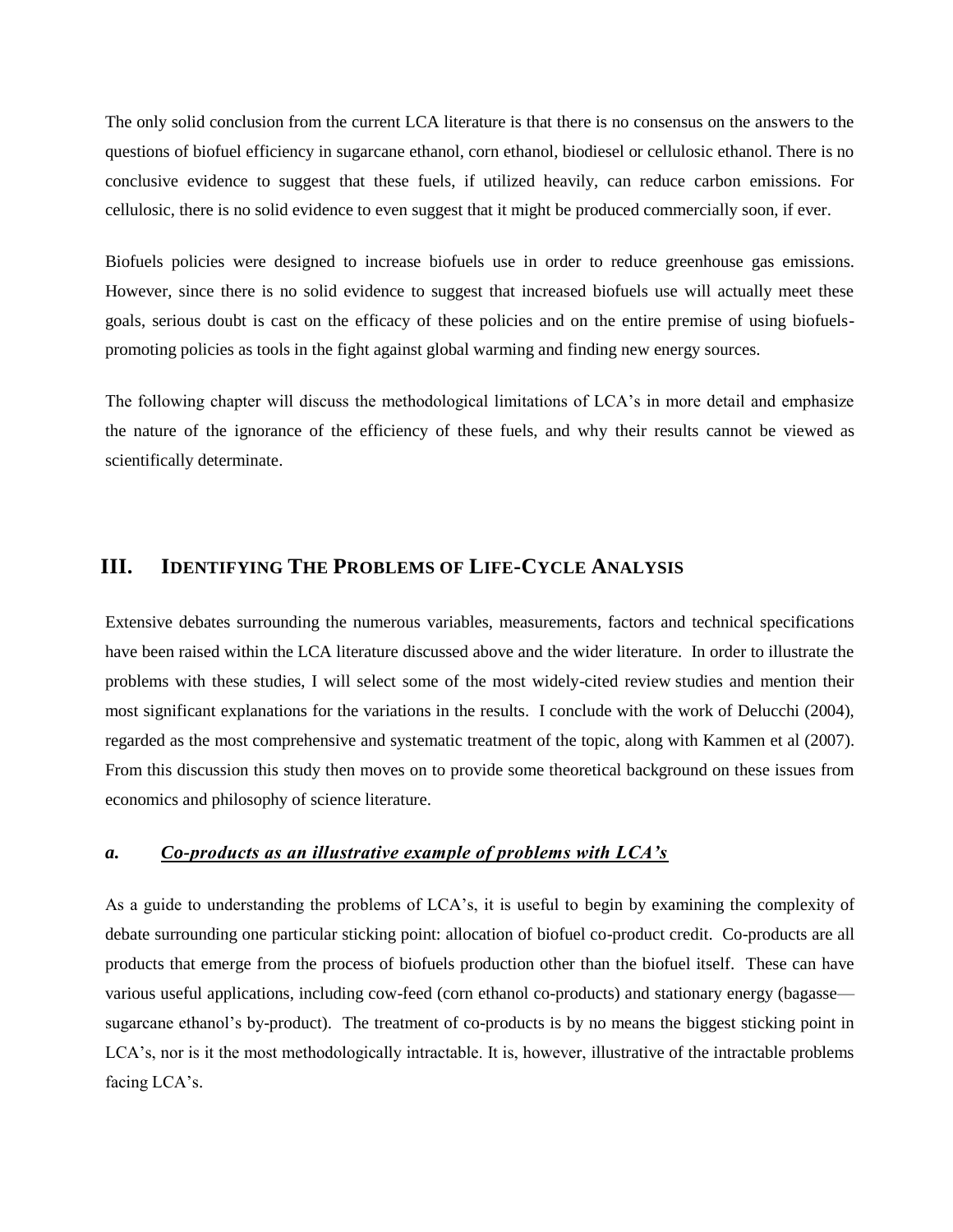Pimintel & Patzek (2005) did not include co-products in their LCA's and found that ethanol is inefficient, Wang (2005) included them and found that ethanol is efficient. Wang argued that since the co-products of ethanol production can be used as cow feed, one must then credit ethanol production with the carbon saved from the averted production of cowfeed. In turn, Pimentel & Patzek (2007) responded by pointing out that the quantities of cowfeed produced from ethanol exceed the quantities of cowfeed consumed in America, making it absurd to consider that they would "replace" any production processes.

More recently, Farrell et al (2006) analyzed "six representative analyses of fuel ethanol" and argued in a widely cited Science paper that the studies that found negative net energy for biofuels "incorrectly ignored coproducts and used some obsolete data." Quirin et al (2004) examine the issue and find that co-production credit ranges very widely within the literature, from 15% to 95% of emissions. This is reflected in the wide range of the results of these studies, which range from concluding that ethanol offers no emissions advantages compared to fossil fuels, to finding that it offers as much as a fourfold advantage.

In surveying the literature, Larson (2005) finds that there are six methods for allocating co-production credits. He lists these as:

1. No allocation: Under this method, co-products are simply not counted as relevant in the LCA calculation, and their emissions and energy content is ignored. Larson cites Woods and Bauen as following this method.

- 2. The weight of co-products
- 3. The intrinsic energy content
- 4. How much of the total process energy their co-production is deemed to consume
- 5. The market value of co-products

6. The energy displaced when the co-products substitute for products that would have been made by conventional routes and would have been used had the bio-based co-products not displaced them.

Larson provides evidence of how the results of an LCA would be skewed by adopting one of these methods versus the other. This raises the question of which is the correct way of calculating co-product credit. It cannot be (1) because these co-products can be made useful, can contain energy that can be used in the process and can be sold as cow-feed. Thus, an accurate measure of the energy or carbon balance of the process should take these into account. So a correct accounting for LCA's must include co-product credit. But it cannot be (2), (3) or (4) either, because these assume that all co-products will be utilized and all their energy and carbon content will be useful. But since that is not the case, this is also incorrect accounting. (5)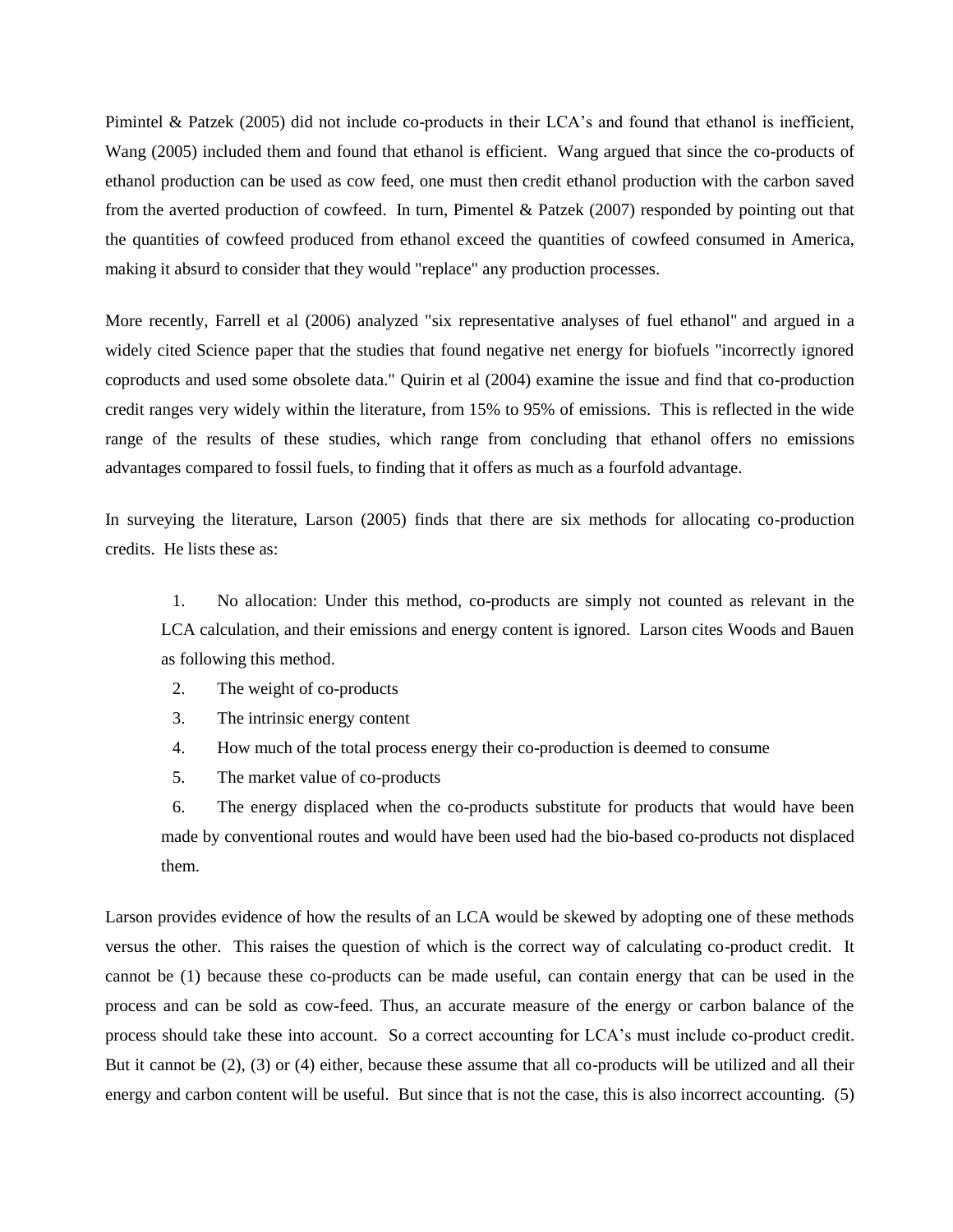offers a more realistic estimate, since it will take into account what actually happens to the co-product on the market, but it is also insufficient, because it ignores that the market is dynamic and what happens with these co-products will itself affect the prices that they can fetch on the market. Further, accounting for the price alone will affect the financial calculation of the lifecycle, but not the calculation of energy and emissions. A more accurate accounting must include the effects that this production will have on other markets, other production processes and other commodities, calculating the changes in emissions and energy achieved there. Therefore, (6) comes closest to being the accurate way of assessing energy and emissions changes.

What (6) effectively measures, however, is the dynamic impact on the market of the production of ethanol and its co-products. Though it would be far easier to treat all inputs and outputs as lump sums of materials with well-defined prices, the reality is different. Consumption and production of new materials will affect their availability on the market and their prices, and influence other people's choices of what to consume and use. These will all carry energy and emission implications.

In order to assess this accurately, we would need to integrate the LCA with a dynamic economic general equilibrium model that traces the impact of the production across the economy. This requires an accurate general equilibrium model of the economy, where all the co-products consumed are calculated, and all the displaced products they replace are accounted for, and the difference in emissions and carbon is calculated.

The rationale here is: if a correct accounting of the changes brought about by ethanol production is to be performed, this must account for all the changes that occur to energy consumption and all the changes to carbon emissions caused by this production. An LCA cannot just count the impact of the effects that are easily measured, it must include everything to be comprehensive. And in order to include everything, all impacts on all production and consumption of co-products must be accounted for. And for that, only a comprehensive economic model that measures the amount of co-products utilized, as well as what they are replacing, will suffice. No existing LCA study has been integrated with such an accurate and general economic model.

But the issue of co-products raises further questions about other aspects of the lifecycle analysis. What applies to co-products must apply to all inputs and outputs to the production of ethanol. When an ethanol plant consumes corn, this is corn that was taken away from food consumption and into ethanol production. This will have a ripple effect on corn markets: prices would rise, and this in turn will lead to other effects on production and consumption, each with its own impacts on the economy. These are referred to in the literature as 'knock-on effects'. Some corn producers will increase their production, producers of other corn crops will shift to corn production, and marginal land will then be transformed to corn farms. All of these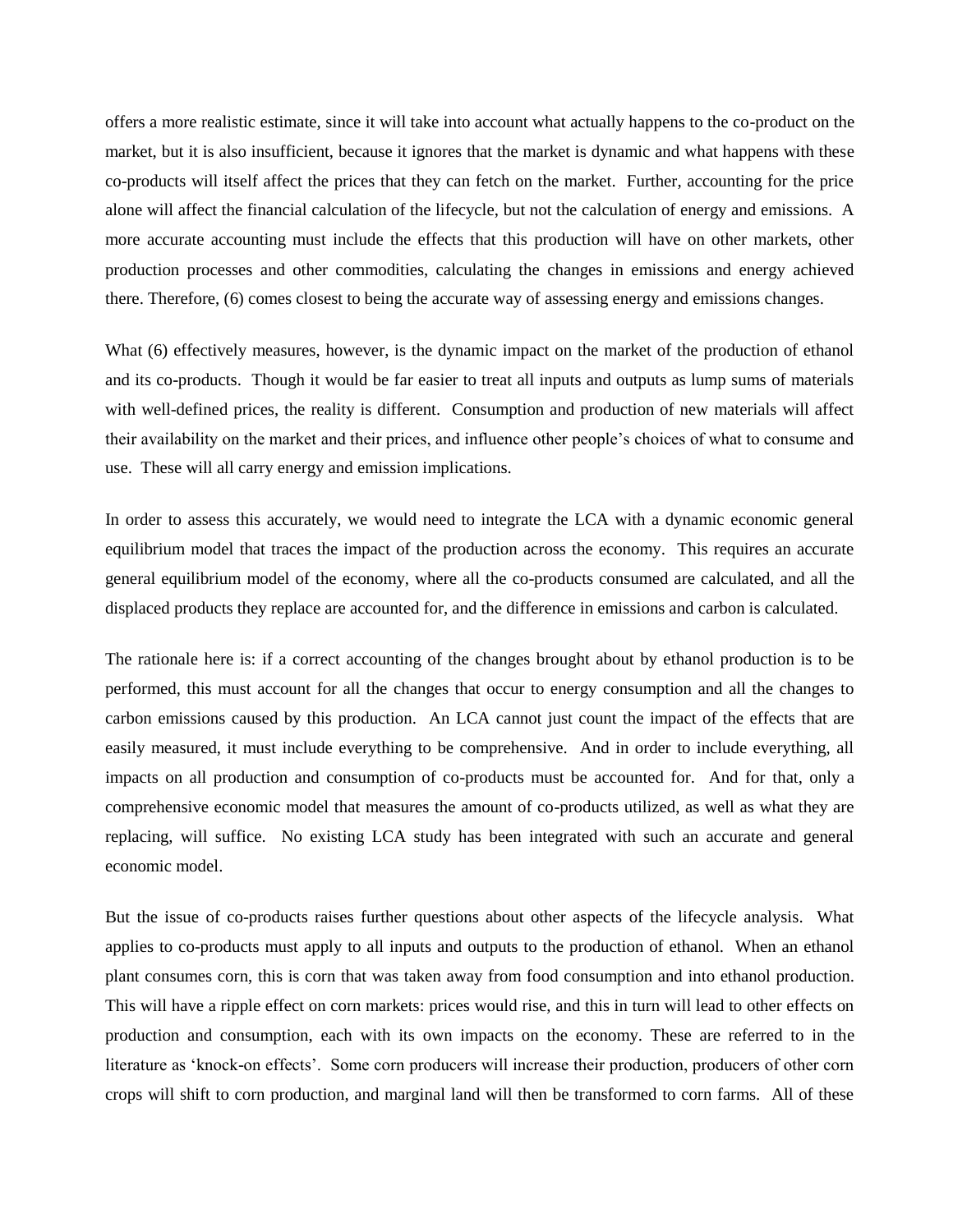processes will consume energy and produce emissions. An accurate LCA must account for all of these effects. The same will hold true not just for all other inputs into the production process, from fertilizers to equipment to infrastructure. The implication here is clear: an LCA must be situated within a comprehensive general economic model in order to be able to assess emissions and energy effects.

This conclusion is affirmed in almost every LCA paper written. Even as scholars publish studies with precise estimates of biofuel energy and emissions efficiency, they nonetheless acknowledge the countervailing fact that their model is not comprehensive, and that only a comprehensive model could answer these questions.

Farrell et al (2006) emphasize that in order for a study to be able to understand the effects of biofuel use "the entire lifecycle must be considered, including the manufacture of inputs (e.g. fertilizer), crop production, transportation of feedstock from farm to production facilities, and then biofuel production, distribution, and use." Similarly, Wang (2008) also emphasizes the need to take account of all knock-on effects when modeling impacts, arguing: "Researchers must use general equilibrium models that take into account the supply and demand of agricultural commodities, land use patterns, and land availability (all at the global scale), among many other factors … At this time, it is not clear what land use changes could occur globally as a result of U.S. corn ethanol production."

#### *b. Sources of variation within the LCA literature*

In their comprehensive review of LCA studies, Quirin et al (2004) survey 800 studies, 63 of which they find to fit their criteria of detailed analyses, giving them 109 energy and CO2 balances of biofuels. They find widely varying results in their survey. Quirin et al attribute the variance in the findings to four main differences in assumptions. (1) The difference in data basis, such as different studies using widely varying estimates of the use of fertilizer, and the energy that goes into making the fertilizers. (2) The difference in crop yields, which vary by study and are location dependent. (3) The differences in process technology. (4) The assessment of co-products.

In his overview of LCA studies, Larson notes that one of the main "striking features" of these LCA studies is the wide range of results. Larson argues: "one may conclude that there can be a number of "right" answers to the questions of how much GHGs and fossil energy can be saved through use of biofuels. It would appear to be difficult to draw unequivocal conclusions regarding the precise quantitative energy and environmental benefits (or costs) of any particular biofuels pathway without detailed case-specific information and analysis." He identifies four key factors for the uncertainties and differences in results between these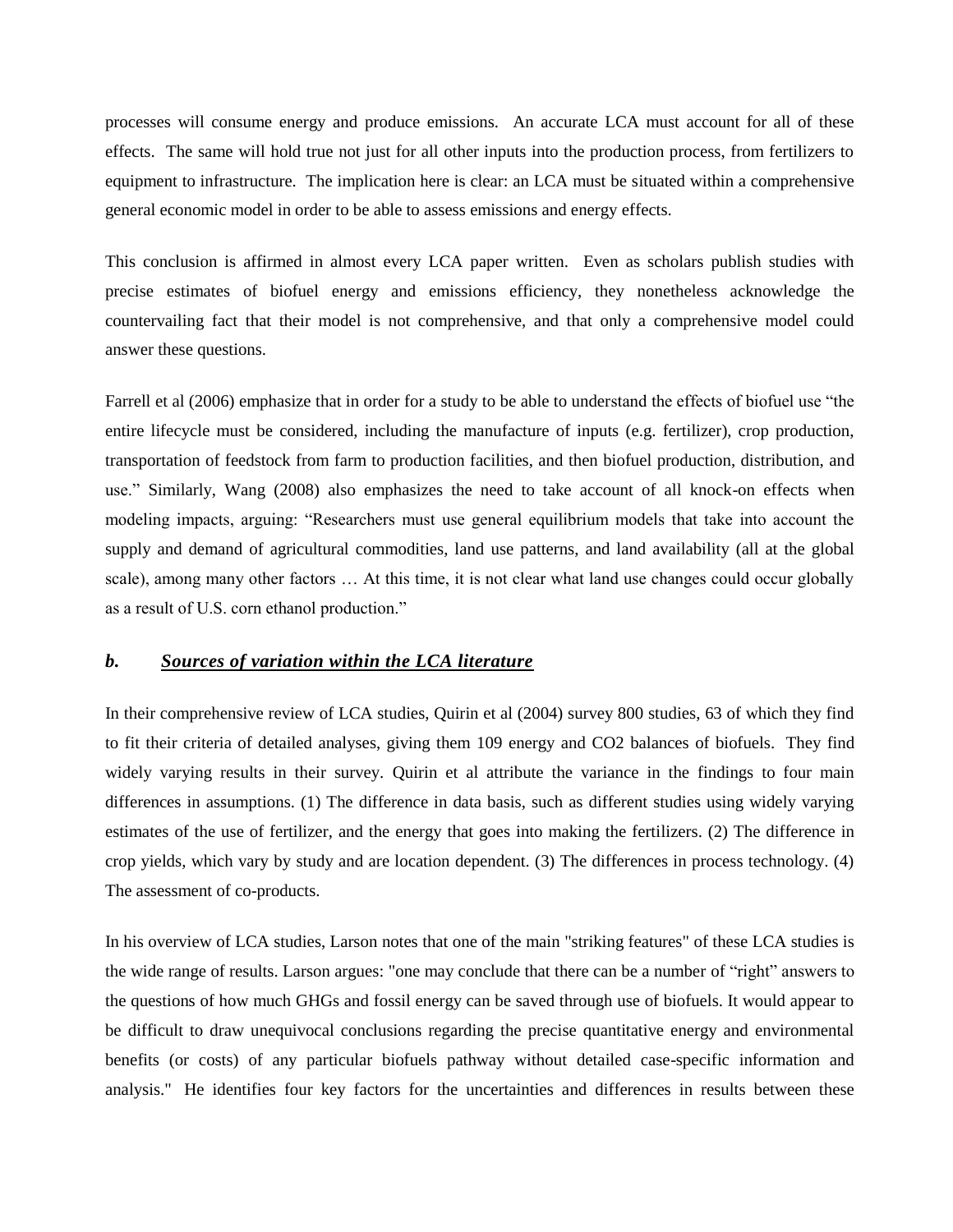studies: (1) The inclusion of climate-active species, (2) the analysis of  $N<sub>2</sub>O$  emissions and other emissions, (3) allocation of co-product credits, and (4) soil carbon sequestration.

But the most systematic and comprehensive overview comes from Delucchi (2004) and Kammen et al (2007), which built extensively on Delucchi's work. Delucchi argues that "[t]oday, most LCAs of transportation and global climate are not appreciably different in *general* method from the analyses done in the early 1990s. And although different analysts have made different assumptions and used slightly different specific estimation methods, and as a result have come up with different answers, few have questioned the validity of the general method that has been handed down to them." Delucchi (2004) identifies the major areas of uncertainty, disagreement and incompleteness in the existing literature as "treatment of lifecycle analyses within a dynamic economic-equilibrium framework; major issues concerning energy use and emission factors; and incorporation of the lifecycle of infrastructure and materials representation of changes in land use; treatment of market impacts of co-products; development of CO2 equivalency factors for all compounds; detailed representation of the nitrogen cycle and its impacts."

Delucchi posits four main differences between the ideal model and the conventional LCA: prices; policies; the consumption of energy and materials and use of land; and the treatment of other emissions and the climate system. I will briefly discuss each of these issues, though the reader is referred to Delucchi's work for a more thorough treatment.

**i) Policy:** Delucchi finds that most LCA's do not look at policy decisions and analyze them, but instead seem to analyze two sets of activities defined as the "biofuels cycle" versus the "gasoline cycle" and evaluate their impacts. This is flawed because it is impossible to imagine that these two sets of activities can be replaced in a straightforward way that has no impact on anything else--rather, there will be far-reaching effects on prices, consumption and production worldwide. These effects will in turn have significantly different energy and environmental impacts, which cannot be ignored. The method of looking at fuel cycles does not take this into account and is therefore not reliable.

Delucchi argues that LCA's should instead focus on analyzing the effect of specific policies pertaining to biofuels on emissions and costs. By framing the question that way, LCA studies can analyze specific policies, their impacts and their knock-on effects and compare them to alternative policy options and scenarios. This is a more relevant answer to real world concerns, where we do not face a choice between extreme stylized cases of two different energy cycles of different fuels, but rather, between changes at the margin of current patterns of consumption. Framing the question in this way allows the answer to be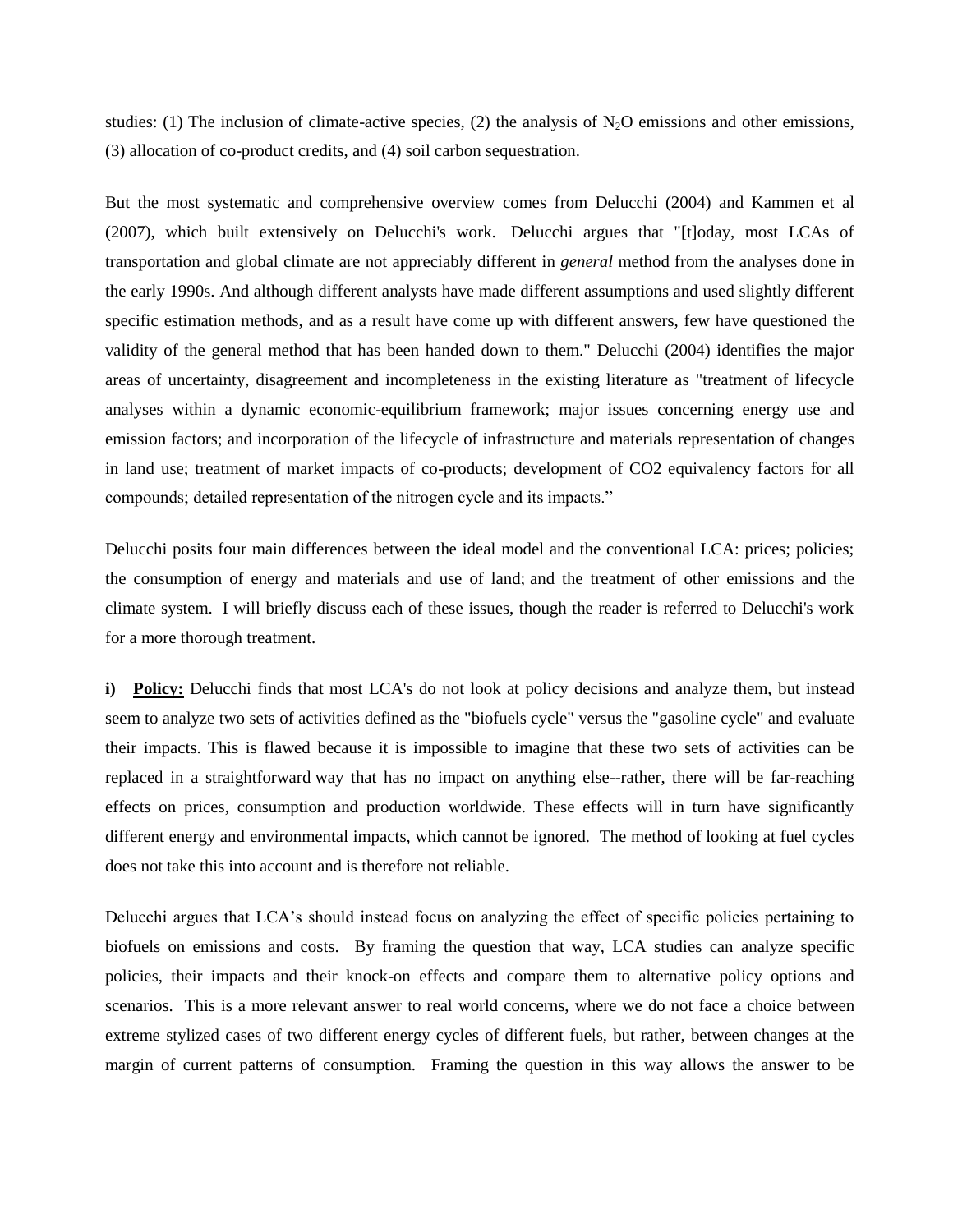applicable to the situation at hand. It is also more useful for policy-makers, because they need to make practical choices between policy alternatives that can be directly assessed.

**ii) production and consumption of energy and materials, and use of land:** Delucchi argues that "there remain serious concerns and oversimplifications" in the accounting of the energy use and material and infrastructure part of LCA models. Perhaps even more significantly, the important question of land use changes is either ignored or treated very simplistically. The change in the use of land results in changes in emissions in several regards: changing the living matter on the land leads to a direct change in the carbon content, releasing/absorbing carbon into/from the atmosphere. Further changes in land use result in changes in many "physical parameters, such as albedo (reflectivity), evapotranspiration, and fluxes of sensible and latent heat." (Kammen et al, 2007).

**iii) Prices**: Any environmental, food or energy changes will invariably affect prices in significant ways that will carry with them significant repercussions on consumption and production decisions of others. A move from using one fuel to another will inevitably cause price changes in both fuels and in its substitutes and compliments. When one fuel is substituted for another, we cannot assume that the quantities of production will be altered in precisely the same numbers. A drop in the consumption in one fuel will result in a drop in its price, which will in turn lead to an increase in its consumption in other places, and vice-versa. This is the



point that was illustrated by the earlier discussion of co-products.

The traditional LCA model, by failing to account for this, becomes woefully lacking. Delucchi thus concludes that in order to be able to estimate a useful LCA, one must integrate the physical and lifecycle aspects of it with a dynamic general equilibrium model. Kammen et al arrive at a similar conclusion on the effect of prices, concluding: "Ideally, one would use an economic model to determine the effect of coproducts on their markets and the extent to which co-products displace other

Figure 3. Ideal versus conventional LCA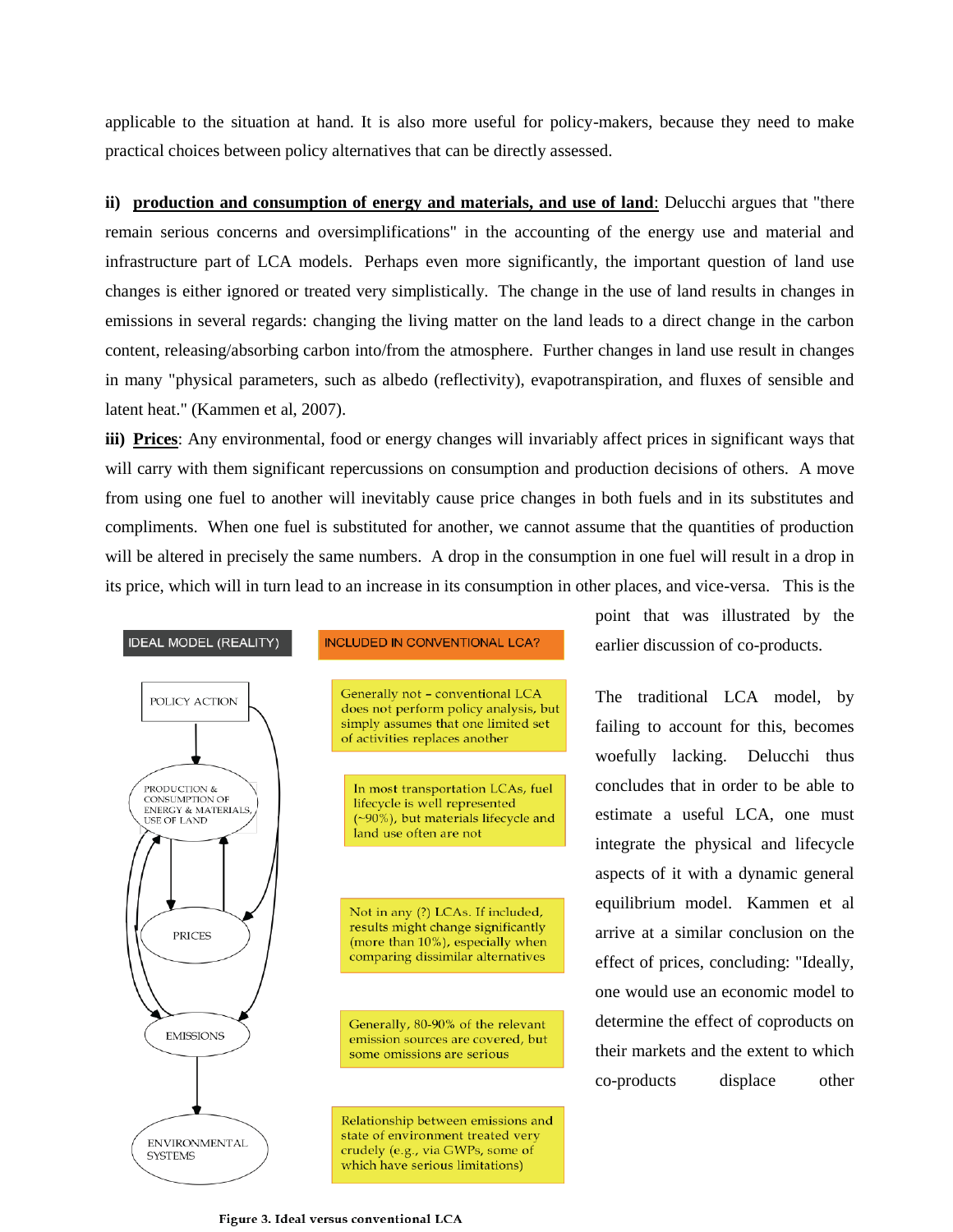production. No LCA has such an economic model built into it, although LEM does have a single parameter that is meant to account for these market-mediated impacts of co-products."

**iv) Other emissions and the climate systems:** Delucchi raises the important point (ignored in most LCA's) that the parameter of concern is not so much emissions of CO2, but the general effect emissions have on the climate system. This makes it important to look into GHG's other than CO2 and assess their impact on the atmosphere, as well as looking into other sources of GHG's. This also means that an LCA will need a comprehensive estimation of emission factors, which will quantify the impact of different gases on the atmosphere, as well as their impact on each other.

Delucchi summarizes the differences between his proposed model and the traditional approach in figure 1. After his extensive critique of old LCA's, and outlining of the traits of a better LCA, Delucchi (2004, p.18) concludes:

*"lifecycle models must be designed to address clear and realistic questions. In the case of lifecycle analysis comparing the energy and environmental impacts of different transportation fuels and vehicles, the questions must be of the sort: "what would happen to [some measure of energy use or emissions] if somebody did X instead of Y," where – and here is the key – X and Y are specific and realistic alternative courses of actions. These alternative courses of actions ("actions," for short) may be related to public policies, or to private-sector market decisions, or to both. Then, the lifecycle model must be able to properly trace out all of the differences – political, economic, technological -- between the world with X and the world with Y. Identifying and representing all of the differences between two worlds is far more complex than simply representing the replacement of one narrowly defined set of engineering activities with another."*

## **IV. EXPLAINING THE PROBLEMS OF LIFE-CYCLE ANALYSIS**

The previous sections illustrated the shortcomings of LCA's, and how such a large number of studies have failed to arrive at consensus on a seemingly simple question. This section draws on insights from economics and philosophy to explain why these studies fail to reach consensus. These insights are divided into five broad categories.

#### *a. Complexity and Predictability:*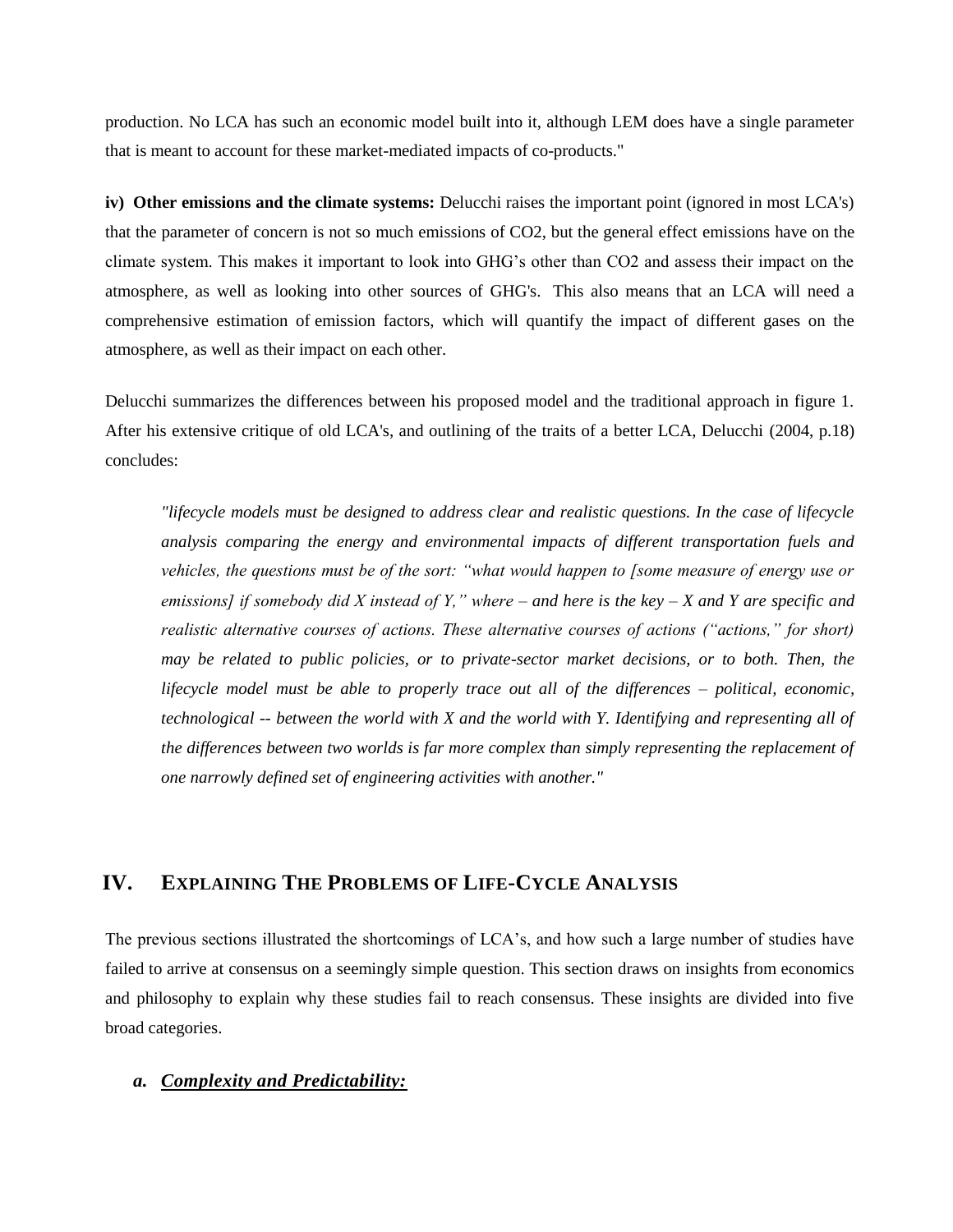The first problem LCA's encounter is that of irreducible complexity, which is hard to systemize and reduce for straightforward analysis. Under this broad heading we can list Quirin's points about the differing energy quantities that go into making fertilizers, the difference in crop yields, and the allocation of co-products as well as Larson's points about the inclusion of climate-active species, other emissions, co-products and soilsequestration. This also includes Deluchchi's points about the consumption and production of energy and materials, land use change and other emissions. All these critiques have the same essence: LCA's analyze complex phenomena but and do not account for all the factors that matter in them.

Warren Weaver (1961) in his discussion of the evolution of scientific understanding of complex phenomena begins by defining complex phenomena and how science treats them. Weaver (1961, P57) argues that before the Twentieth Century, physical science's greatest advances and most momentous contributions to human welfare came from applying the scientific method to studying questions that involved only two (or only a few) variables. Relatively straightforward theories and experiments were sufficient to establish scientific rules which then became very important for human knowledge and society. Enormous gains from science and technology ensued from applying the scientific method to these laws and rules. Weaver then explains that the twentieth century presented an attempt to apply the methods of science studying a few variables to studying many more variables—studying complexity. He draws the distinction here between two types of complexity: disorganized complexity and organized complexity. Weaver (1961, p.58) defines disorganized complexity as:

*"a problem in which the number of variables is very large, and one in which each of the many variables has a behavior which is individually erratic, and may be totally unknown. But in spite of this helter-skelter or unknown behavior of all the individual variables, the system as a whole possesses certain orderly and analyzable average properties."*

As examples of this type of complexity he cites a telephone exchange predicting the average frequency of calls, or an insurance company attempting to assess death rates. The key feature of disorganized complexity can be seen to be the lack of complex interrelations between the multiplicity of variables. Weaver argues that organized complexity is amenable to investigation by statistical and mathematical techniques. Because there are no complex interrelations between the variables, the totality of the variables can be assessed using statistical and mathematical techniques.

Organized complexity, on the other hand, is not amenable to easy analysis with mathematical and analytical techniques. The distinction, Weaver insists, is not in the number of factors or variables, but rather in the existence of complex interrelations between the multiplicity of factors. "They are all problems which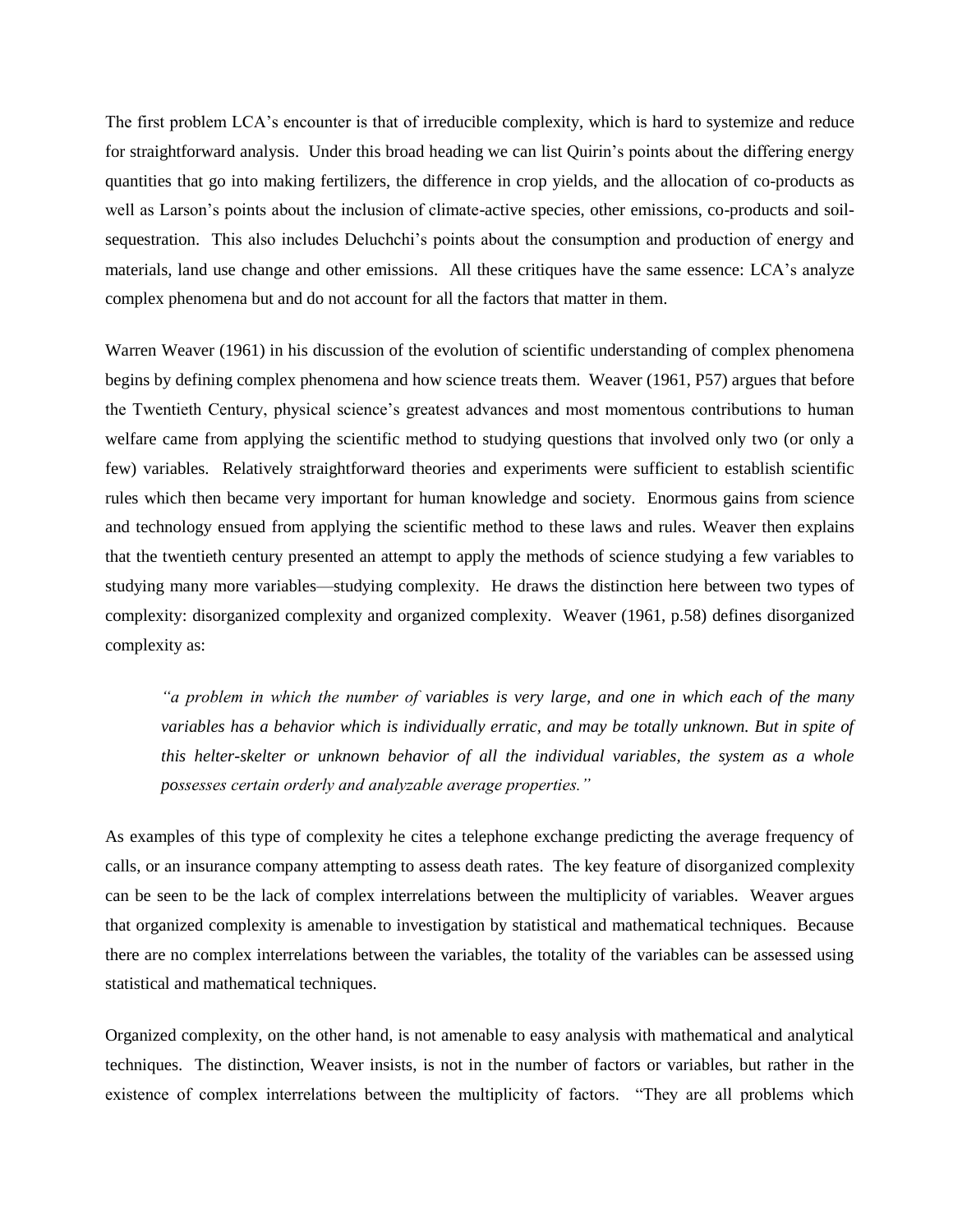involve dealing simultaneously with a sizable number of factors which are interrelated into an organic whole" (Weaver, 1961, p.58). These complex interrelations make trying to study the complex systems difficult because one cannot reduce the complexity away.

This distinction between "organized" and "disorganized" complexity is similar to the distinction between the concepts of *Extremistan* and *Mediocristan*, presented by Taleb in *The Black Swan*. Taleb defines *Mediocristan* problems as being scalable problems, where a large sample cannot be altered significantly by the introduction of a single observation, no matter how large or small it is relative to the others. These scalable problems are ones where the range of variation of the variables is not wide enough for one observation to skew the total results. Examples of distributions that are from *Mediocristan* include height, weight, calorie consumption, car accidents, mortality rates (Taleb, 2007, p.35).

*Extremistan*, on the other hand refers to situations where one extreme observation can disproportionately impact the aggregate or mean. In these distributions, the value of one observation can be so high or low compared to the rest that it could completely alter the final result. Taleb provides the example of the wealth of a group that includes Bill Gates. The mere introduction of Gates, even to a very large group of a thousand people, would completely change the metrics for the group, since Gates would account for 99.9% of the wealth of the entire group. Further examples include: book sales, number of references on Google, populations of cities, financial markets, and inflation rates (Taleb, 2007, p.35).

FAO Hayek (1967, p.3) illustrates this point by demonstrating the difference between physics and other fields of inquiry.

*"More particularly, what we regard as the field of physics may well be the totality of phenomena where the number of significantly connected variables of different kinds is sufficiently small to enable us to study them as if they formed a closed system for which we can observe and control all the determining factors; and we may have been led to treat certain phenomena as lying outside physics precisely because this is not the case. If this were true it would certainly be paradoxical to try to force methods made possible by these special conditions on disciplines regarded as distinct because in their field these conditions do not prevail."*

For Hayek, it is the simplicity of the questions that physics tackles that makes these questions suitable for the methods of physics. Questions which do not exhibit this simplicity are, according to Hayek, unsuitable to be examined using the tools of physics. In agreement with, and elaboration on, Weaver, Hayek defines the complexity of systems to be dependent on "the minimum number of elements of which an instance of the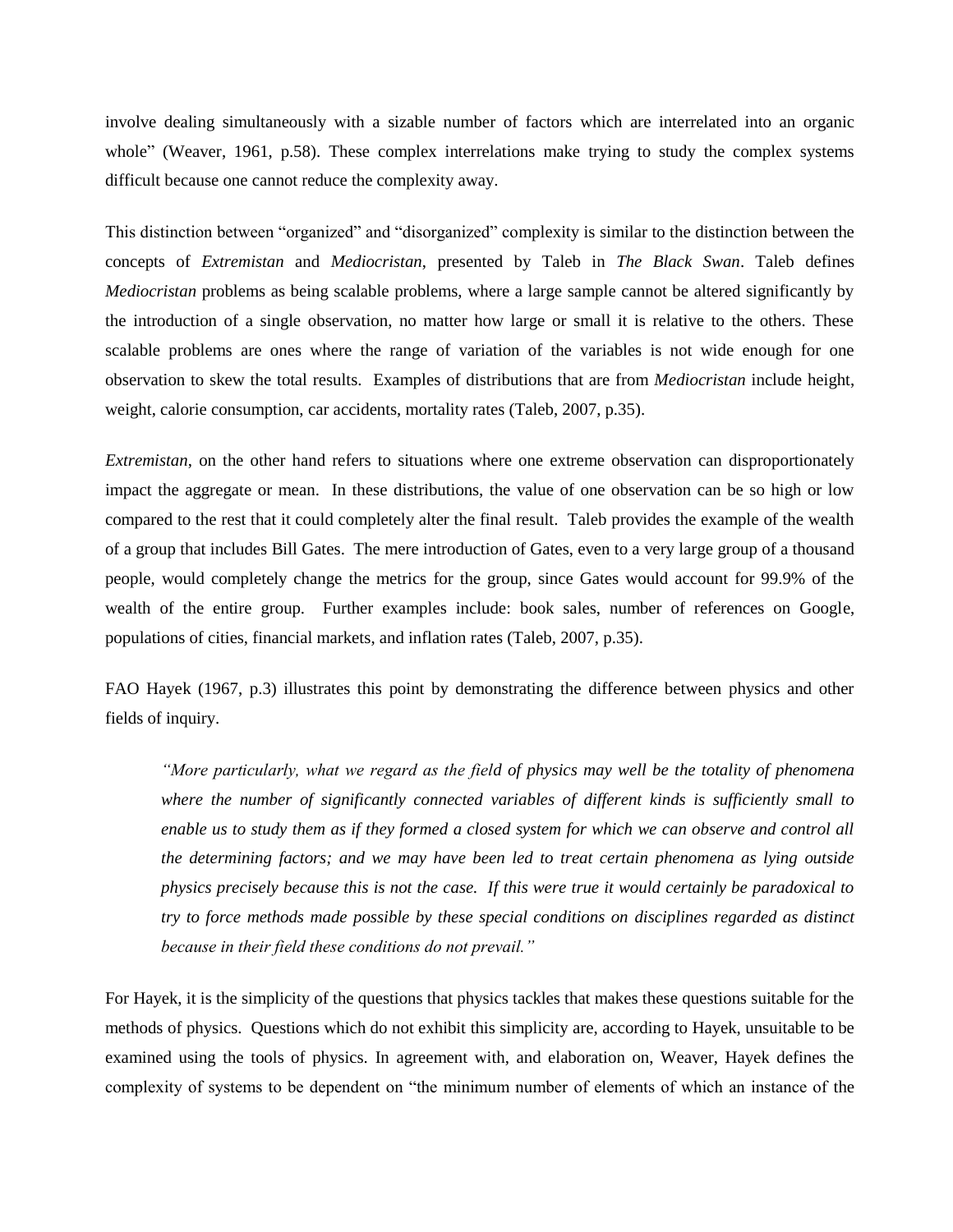pattern must consist in order to exhibit all the characteristic attributes of the class of pattern in question." (Hayek, 1967, p.25) As we move from simple physical inanimate systems that are amenable to investigation by physics' methods, we progressively witness increasing degrees of organized complexity, and increasing numbers of irreducible relationships that cannot be abstracted away in any attempt to study or manage the system.

Here, it is useful to turn to the more recent literature on Complexity Studies, which provides a useful insight into the issue of reductionism. Tamas Vicsek (2002, p.131) argues:

*"Although it might sometimes not matter that details such as the motions of the billions of atoms dancing inside the sphere's material are ignored, in other cases reductionism may lead to incorrect conclusions. In complex systems, we accept that processes that occur simultaneously on different scales or levels are important, and the intricate behaviour of the whole system depends on its units in a nontrivial way. Here, the description of the entire system's behaviour requires a qualitatively new theory, because the laws that describe its behaviour are qualitatively different from those that govern its individual units."*

As these interrelations increase, the investigation of the systems then must be able to account for all of them in order to accurately study the system. One will need all the data that is relevant to the question to be included in the analysis. As we move towards investigating complex social and economic systems, we are faced with two main problems that make such studies difficult. The first problem is the lack of data. A lot of the important relations in complex systems do not have adequate data measuring them—though this could in some instances be remedied with better data collection, the real problem remains when one remembers that a lot of the data needed is simply unquantifiable and immeasurable. The second problem is the proliferation and unknowability of the real relations governing such complex phenomena. With many interrelated factors and variables, it can be impossible to determine what the actual relations between different variables are, and how they influence each other. Modeling these relations accurately is not possible unless one can know them precisely.

This understanding of complexity problems illuminates the disagreements in the LCA literature and why the results in them are so varied. In the quest to find the environmental effect of biofuels utilization, studies are unable to define all the factors that matter for biofuels production, or to specify all the interrelations that tie these factors together. Different studies choose to emphasize different factors and interrelations, and as a result different results emerge. None of these studies has come close to including *all* the factors and interrelations that matter, for such a task is impossible given the infinite number of transactions, agents, and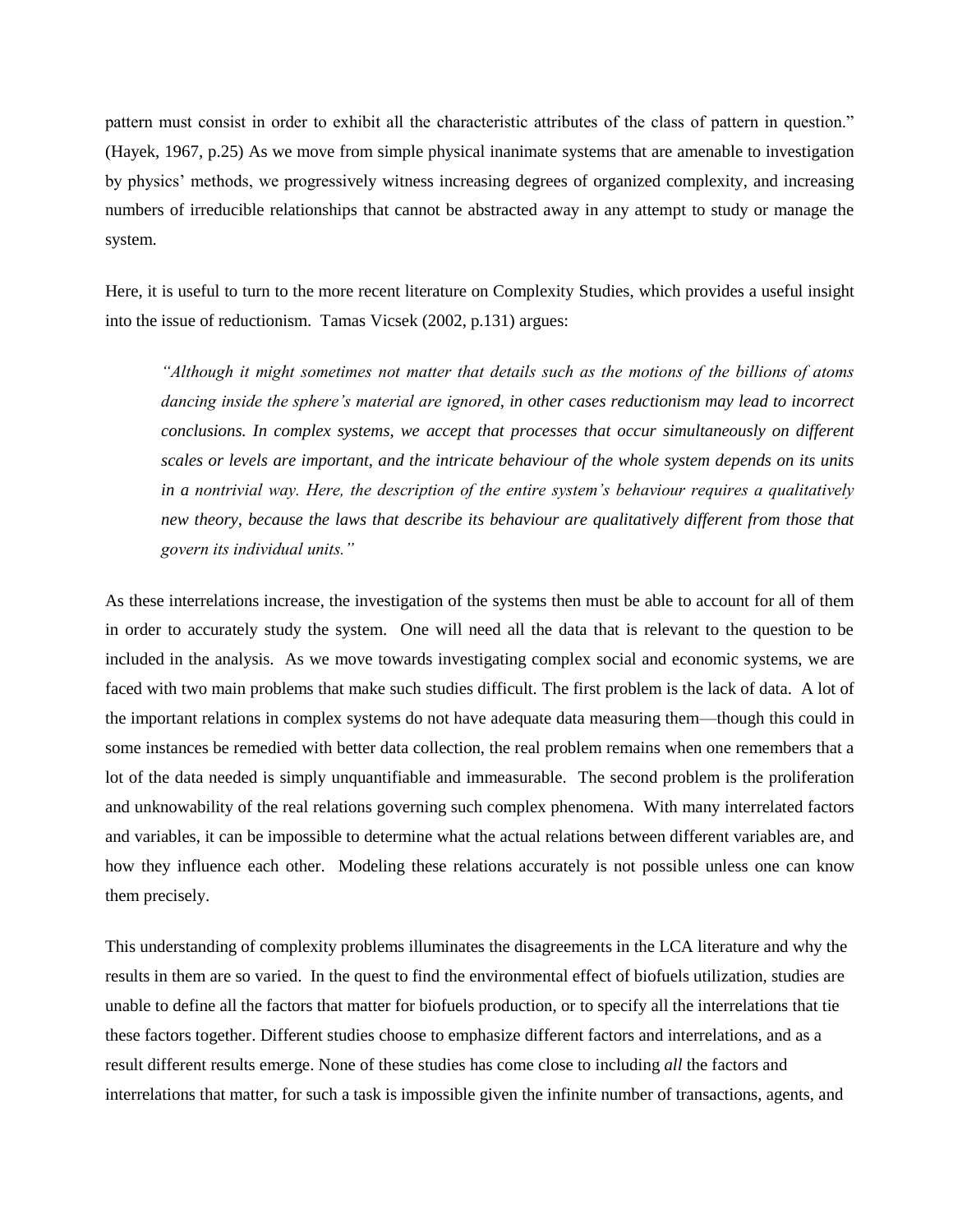knock-on effects involved. Further, the measurement of these factors and their interrelations continues to be dogged by uncertainty. In short, different studies arrive at starkly different results because they define different factors as being important, define their interrelations differently, and measured them differently.

Hayek identified the problems of LCA's in his analysis of the shortcomings of applying the methodology of science to social phenomena (Hayek, 1973, :

*This brings me to the crucial issue. Unlike the position that exists in the physical sciences, in economics and other disciplines that deal with essentially complex phenomena, the aspects of the events to be accounted for about which we can get quantitative data are necessarily limited and may not include the important ones. While in the physical sciences it is generally assumed, probably with good reason, that any important factor which determines the observed events will itself be directly observable and measurable, in the study of such complex phenomena as the market, which depend on the actions of many individuals, all the circumstances which will determine the outcome of a process, for reasons which I shall explain later, will hardly ever be fully known or measurable. And while in the physical sciences the investigator will be able to measure what, on the basis of a prima facie theory, he thinks important, in the social sciences often that is treated as important which happens to be accessible to measurement. This is sometimes carried to the point where it is demanded that our theories must be formulated in such terms that they refer only to measurable magnitudes.*

#### *b. Dynamic Economic Analysis and Prices*

As discussed above, Deluchi's point about the need to take account of the effect of prices necessitates a comprehensive analysis of the dynamic economic impacts of different policies. Static and partialequilibrium analysis will not suffice in a large complex system which includes significant knock-on effects to actions. As LCA authors agree, there is a need for LCA's to calculate the impacts of economic actions across the economy. An understanding of the dynamics of an economy is instructive to understanding this type of problem. To do so, we turn to an analysis of the coordinating mechanism of a market economy: the price mechanism.

The price mechanism is the naturally emergent way of coordinating exchange. The scarcity and abundance of different goods is reflected in their relative prices to one another. The price emerges to coordinate the production and consumption of all goods relative to one another. The price mechanism is the answer to the economic calculation problem faced by individuals and societies, as explained by the Austrian economists.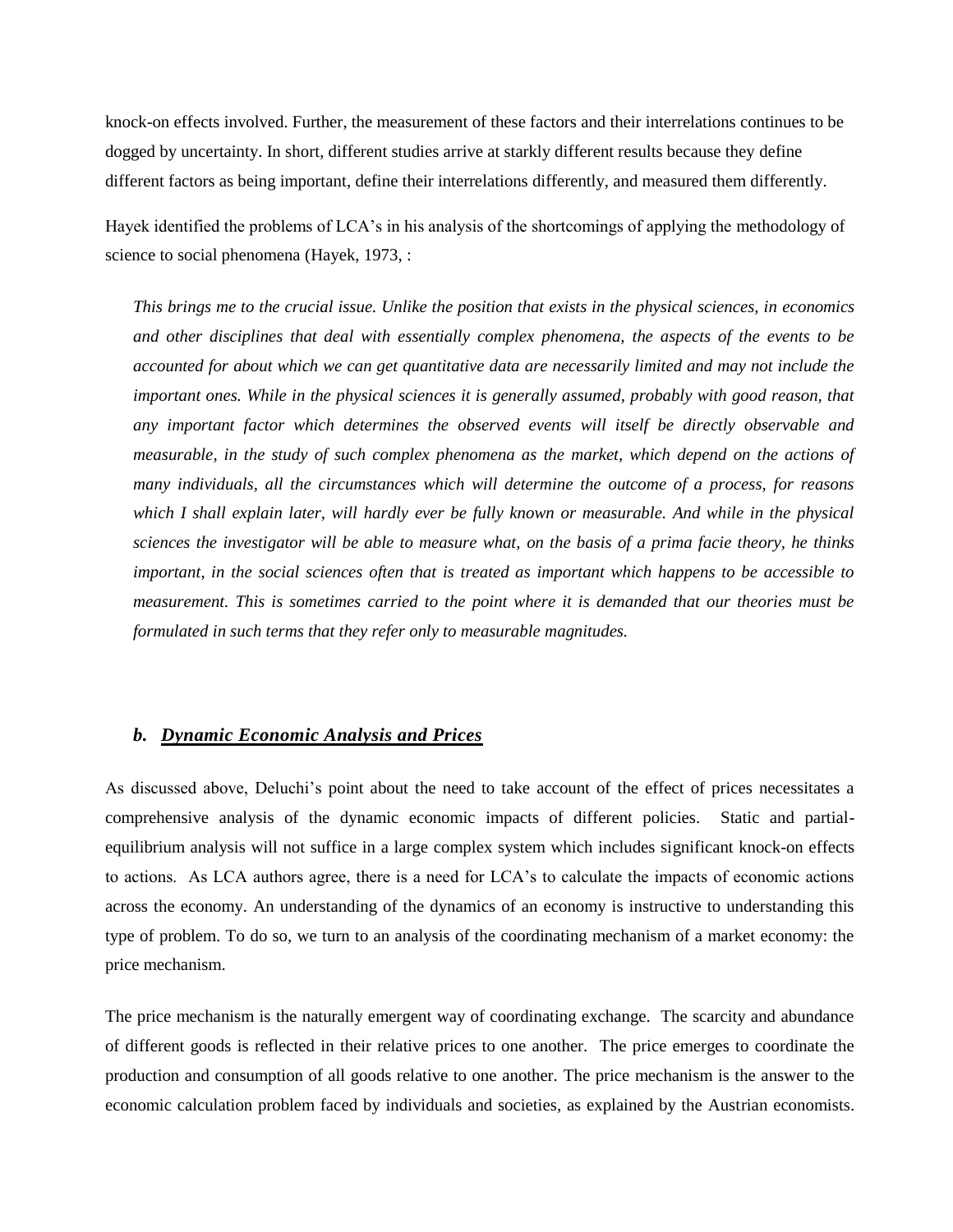Ludwig von Mises states three main virtues for the price mechanism. Firstly, it allows for the valuation of all individuals taking part in trade is used for calculation. It allows people to compare the profitability of their methods of production to those of others. And thirdly, use of money prices allows values to be reduced to a common unit (Kirzner, 1988, p.12).

In *Economic Calculation in the Socialist Commonwealth,* Mises emphasizes the importance of private property rights to economic calculation. Mises states: "Who is to do the consuming and what is to be consumed by each is the crux of the problem of socialist distribution." (Mises, 1920, p.4) Dispersed calculation allows each individual to measure the factors relevant to them and make decisions based upon it. Centralized calculation, however, needs to take into account the totality of all relevant factors, and will naturally be unable to determine which of them matter to which individual. The problem is magnified when one considers decisions concerning higher order goods, or capital.

*"Moreover, the mind of one man alone—be it ever so cunning, is too weak to grasp the importance of any single one among the countlessly many goods of a higher order. No single man can ever master all the possibilities of production, innumerable as they are, as to be in a position to make straightway evident judgments of value without the aid of some system of computation."* (Mises, 1920, p.12)

Only through monetary calculation carried out by individuals owning their own capital can production decisions be successful and a complex economic system function. It will be useful to refer to economic calculation carried out by individuals for the use of their private property as *situated calculation*, to differentiate it from centralized calculation. Mises adds:

*"It is an illusion to imagine that in a socialist state calculation in natura can take the place of monetary calculation. Calculation in natura, in an economy without exchange, can embrace consumption goods only; it completely fails when it comes to dealing with goods of a higher order. And as soon as one gives up the conception of a freely established monetary price for goods of a higher order, rational production becomes completely impossible. Every step that takes us away from private ownership of the means of production and from the use of money also takes us away from rational economics."* (Mises, 1920, p.13)

While Mises in the 1920's emphasized the essential nature of situated calculation for the functioning of a market economy, Hayek in the 1930's moved on to discuss the importance of the price mechanism for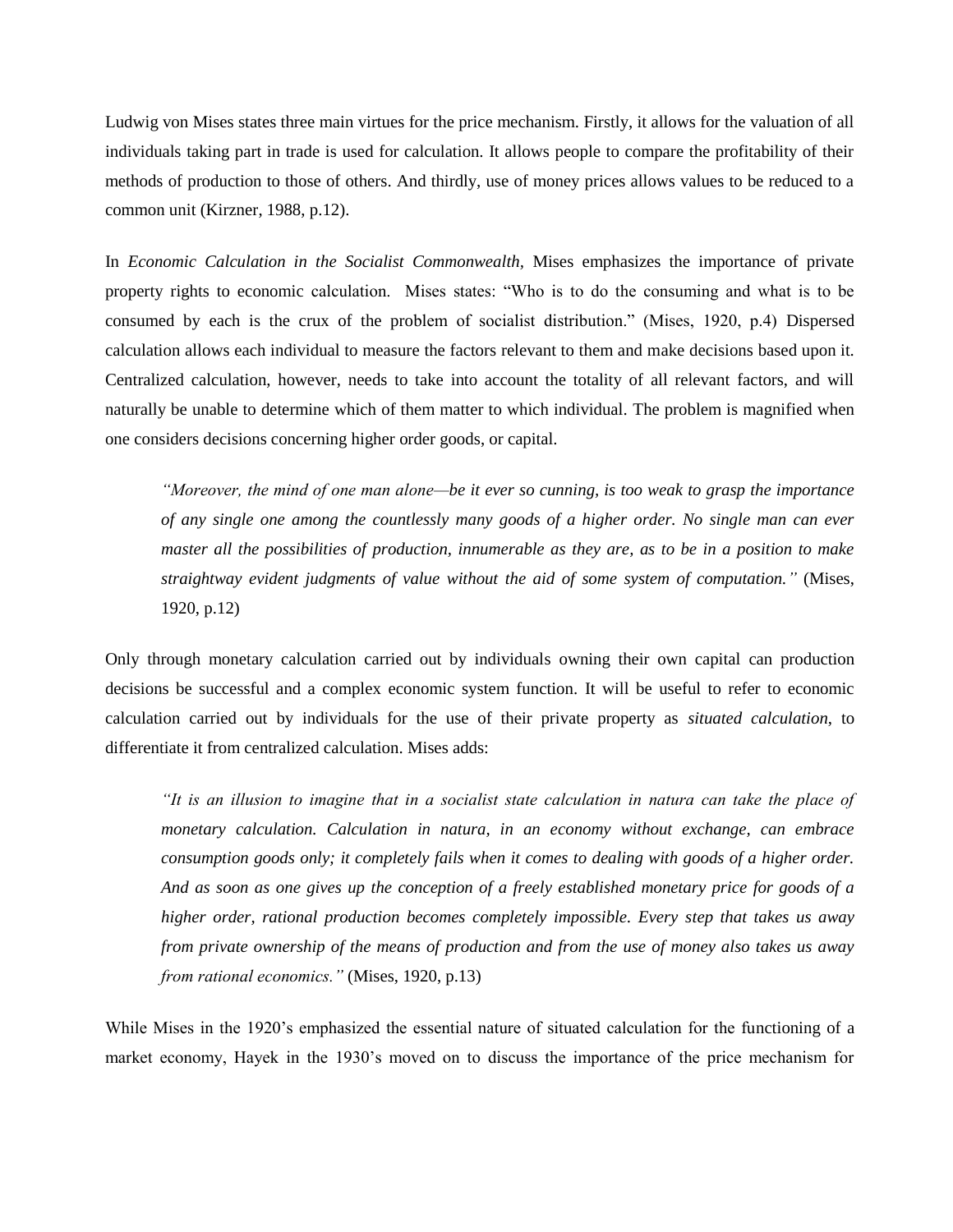coordinating dispersed knowledge that is not available to any central party. Hayek writes in *The Use of Knowledge in Society* (1945, p.520):

*"The economic problem of society is thus not merely a problem of how to allocate "given" resources—if "given" is taken to mean given to a single mind which deliberately solves the problem set by these "data." It is rather a problem of how to secure the best use of resources known to any of the members of society, for ends whose relative importance only these individuals know. Or, to put it briefly, it is a problem of the utilization of knowledge which is not given to anyone in its totality."*

Prices are the way that signals and information about products and markets are communicated from an individual to another, and in the process, decentralized decision-making is coordinated among all the dispersed individuals and their dispersed knowledge. Kirzner, building on the work of Mises and Hayek, emphasizes another important role for prices in stimulating entrepreneurial discoveries, arguing that "prices emerge in an open-ended context in which entrepreneurs must grapple with true Knightian uncertainty" (Kirzner, 1988, p.15). This uncertainty is itself the stimulus for the discovery of new processes. Kirzner quote Lavoie that the entrepreneur "does not treat prices as parameters out of his control but, on the contrary, represents the very causal force that moves prices in coordinating directions." (Kirzner, 1988, p.15).

The central planner thus faces four intractable problems: He is not able to aggregate all the information from all the producers and consumers in order to find the 'correct' allocation. This problem is prohibitively complex. No central statistical board could accumulate all the correct information needed to make allocation decisions. The market for any product is very large and exhibits disorganized complexity. There are countless relations between different factors, variables and actors. These interrelations cannot be understood completely and laid out clearly from any central viewpoint. The complexity of this system makes central calculation very hard.

But beyond the complexity of the market or social order, the other problem is that the knowledge of each small pocket within the complex social order is dispersed, and situated with the actor in their respective locations within the complex structure. The knowledge of production and consumption conditions is very dispersed and cannot be accumulated by a single mind. Instead, every individual in the market possesses a small fragment of knowledge: that which is related to them. This is Hayek's knowledge problem.

Thirdly, and related to the dispersed knowledge problem, is the problem of the subjectivism of the preferences and decisions of individuals in the market system. Even if a central planner were to realize all the information needed to perform the calculations, the central planner cannot ascertain the subjective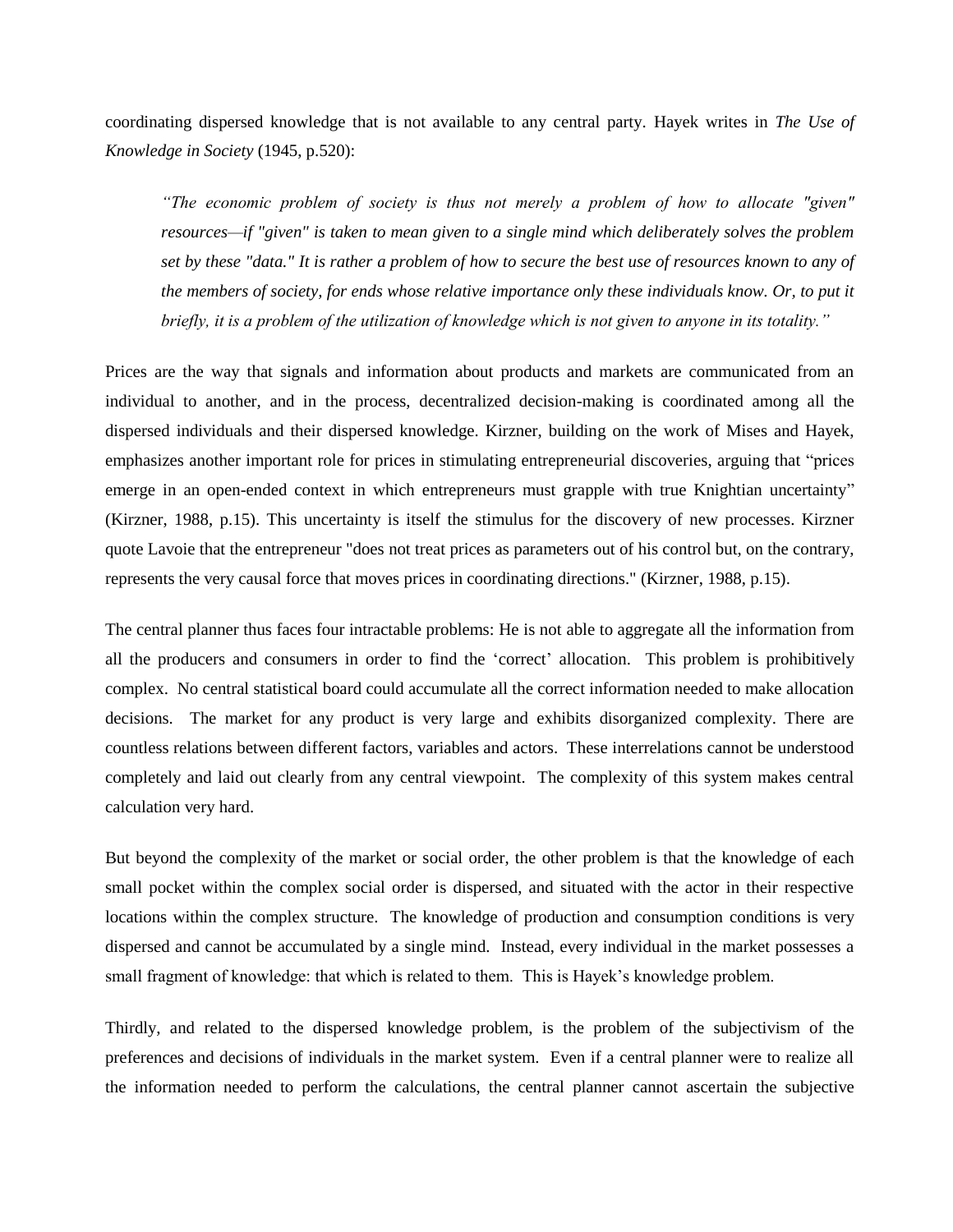preferences of individuals who are all unique in their preferences of consumption and production. Fourthly, the central planner needs to also somehow internalize in their decision-making the entrepreneurial activities that have not yet been undertaken by others, and attempt to make calculations on what does not even exist.

The problem of calculation in a market, then, is one where the calculation cannot be performed centrally because of the dispersal of knowledge in a structure of disorganized complexity where individuals each ascertain a small part of knowledge pertaining to them, and because the preferences of an individual cannot possibly be communicated to a central planner completely. The striking insight from Hayek's work, however, is that there is never a need for this information to be centralized. Each individual knows their own preferences and subjective valuations, and using the guiding light of the price mechanism and what it tells him about his choices and their costs, he is able to arrive at the decisions he feels suit him the best, as evidenced by the prosperity of individuals living in prosperous free market economies. In due time, the position of Mises and Hayek on the socialist calculation debate would be borne out by real world events in the most accurate and tragic manner, with the complete economic collapse of all societies that employed economic systems based on centralized economic calculation.

A dynamic analysis of the economic impacts of an action, then, will need to internalize the different knowledge that different actors in a market have, and aggregate it into one large model of the market interaction. But this then will fall into the same intractable problem that faced the socialist economists of the interwar period. It was simply impossible for any central planner to devise calculations that accurately reflect and mirror the complexity of the price process. This is the problem that the more complex and sophisticated LCA studies encounter when attempting to quantify biofuels' impacts in a lifecycle analysis. Different studies will have different pieces of knowledge and information incorporated and will therefore yield different results from the dynamic analysis.<sup>5</sup>

#### *c. Agent-based vs. Aggregate modeling*

 $\overline{\phantom{a}}$ 

The solution to the aforementioned calculation problem in a dynamic economy is achieved through the price system, which, in effect, disperses and decentralizes the calculation problem to the individuals who have the knowledge relevant to their decisions, as well as the knowledge of their own preferences. By decentralizing this calculation, every individual in the economy is responsible for a small part of the giant spontaneous order of calculation that emerges from free exchange. Economic calculation is carried out in the location where the market exchanges happen, by the agent who carries out the exchange. This situated calculation

<sup>5</sup> This discussion of LCA's is parallel to the discussion of Dynamic Stochastic General Equilibrium models in macroeconomic analysis. For a treatment of this, see Leijonhufvud, 2008.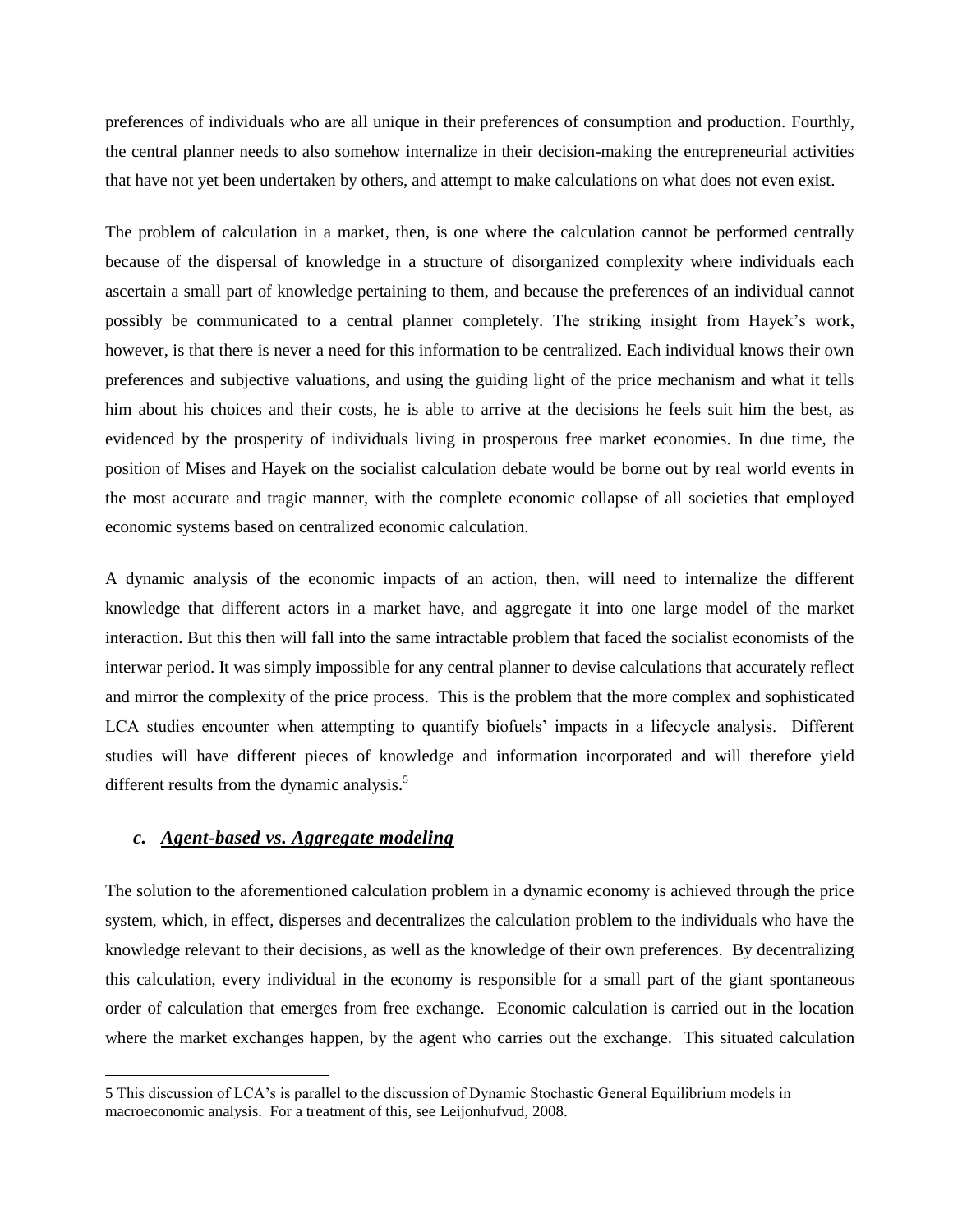works because the knowledge and the preferences relevant for the calculation are present with the actor carrying it out, where it needs to be carried out.

It might be helpful here to think of the economy as an infinitely large matrix of simultaneous equations that are instantaneously and continuously solved through the market decisions of each person. Every individual decision is a single equation within the infinite matrix. Their local knowledge and their subjective preferences are combined with the price signal every time the individual makes a choice on the market. The 'solution' of this large matrix is the economic arrangement that emerges as a result of people's individual actions.

Aggregates-based modeling techniques like Dynamic Stochastic General Equilibrium modeling and Life-Cycle Analysis are attempts to abstract away from the real calculation that drives the market process—the individual situated calculation—by attempting to establish scientific relationships between the aggregate outcomes of these processes and attempting to measure their impacts. The problem that these methodologies invariably run into, and the reason they regularly produce erratic, divergent and inconsistent outcomes is that they fail to study the actual relationships governing the market process, and instead focus on constructed relationships that do not exist in the real world, but were instead constructed to yield the process to study and analysis by the economist or engineer.

This conclusion is also reflected in Delucchi's analysis of LCA's. Delucchi's argument on the need to structure LCA's as policy-specific questions introduces a methodological difference in the structuring of the analysis of biofuels. Delucchi is effectively saying that aggregates-based modeling is inadequate because it does not provide us with the answers we need, nor is it built on analyzing the correct constituting relations between different factors. Delucchi's proposed alternative of policy-specific basis for the models is a microbased analysis that attempts to find the relevant and necessary outcomes as consequences of specific actions.

This clarifies another reason LCA's continue to produce inconsistent and contradictory results. By choosing to measure and analyze aggregates, these studies are constructing artificial relations between constructed aggregate factors that do not exist in the real world, and do not reflect on reality.

#### *d. Modeling Technological Advance*

 $\overline{\phantom{a}}$ 

In many Lifecycle analyses, large assumptions are made about the future course of technological advance in the production of a fuel.<sup>6</sup> Predictions are made about the likely course of efficiency increases in the

<sup>6</sup> For examples of this, see Wang et al (2005), Delucchi (2004), Pimentel and Patzek (2005)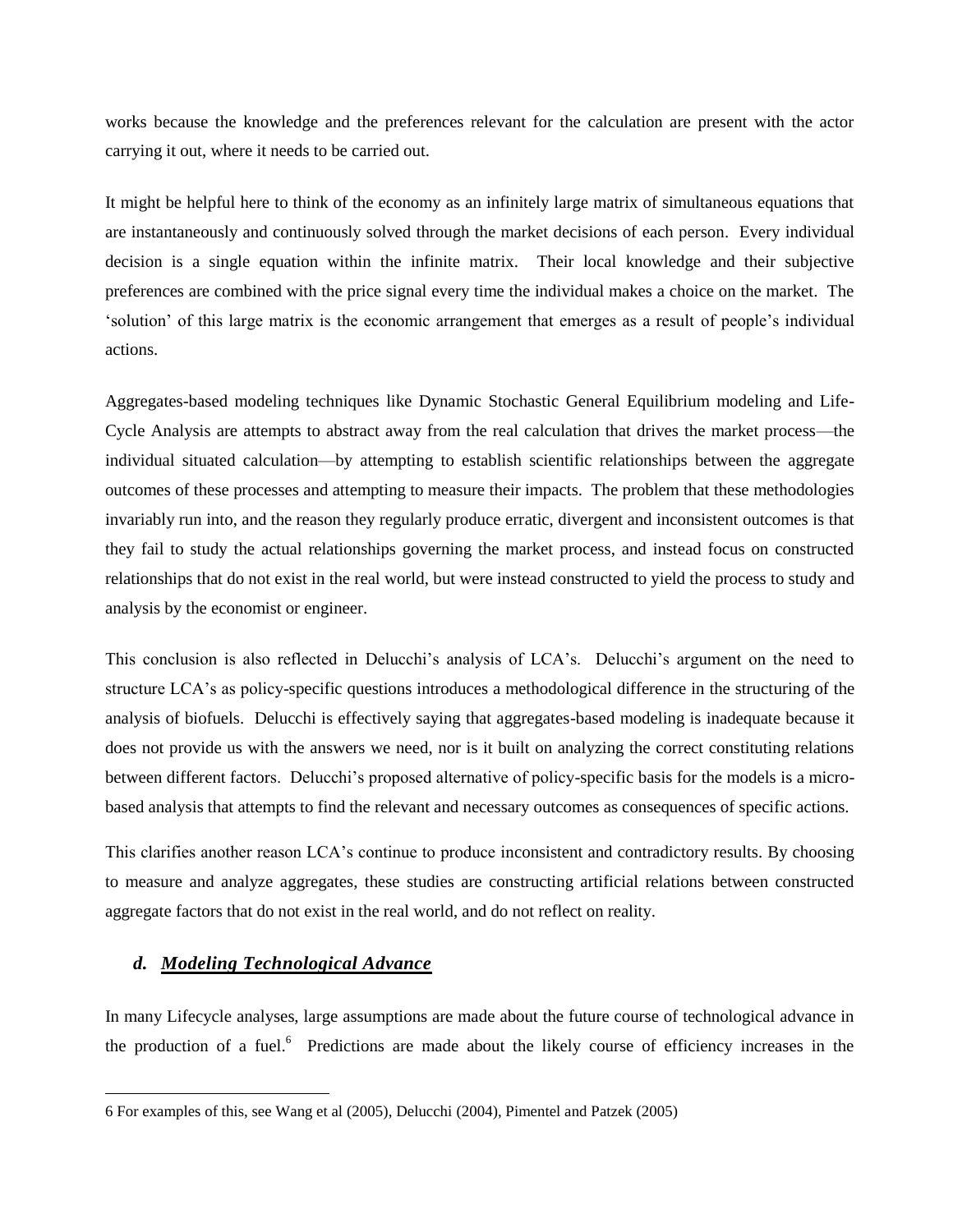manufacturing processes of biofuels. This matter is an issue of dispute between different authors. The problem with such estimates is that they are built on the assumption that technological and technical advances are predictable and can be estimated.

Such presumptions are built on a rather mechanistic and linear model of technological advance, which presumes that advance is largely predictable and proceeds in an orderly manner. But a more nuanced understanding of the nature of scientific and technological advance would suggest that this predictability is not as well-placed. Nathan Rosenberg views technological and economic growth as the result of problem solving, technical inducement mechanisms, and learning-by-doing and not some over-arching long-term plan for scientific advances that spur technological advances, as the linear model suggests. He emphasizes the close relation between scientific advance and technological innovation, and how the relationship often runs both ways, and not from scientific knowledge to technology.

In his study of engineering and technological advance, Walter Vincenti looked in-depth at different engineering problems and came-up with the variation selection model for technological advance. By examining the process of landing gear development as it happened, Vincenti shows how the progression towards retractable airplane landing gear was far from an orderly linear logical process, but was rather a disorderly process of plenty of innovations being introduced, tried, tinkered with and eventually either discarded or utilized and built upon. While to the historian looking back, hindsight bias would portray the process as an orderly progression, discard any contrary evidence, and present it as though the right answer was known all along, and it was just a matter of finding the technical and specific ways in which to reach it. But that was not the reality of the process. Several inventions were experimented with, and the outcome was far from pre-ordained.

While the retractable gear, Vincenti (1994, p.21) argues, had a

"technical imperative in light of the large, overall increase in speed that a combination of advances would eventually open up… Designers in the early 1930s, however, lived in a world of small, progressive speed increments coming from loosely related changes in various components of the vehicle… The community of designers was feeling its way into the future in a state of knowledge in which engineering assessment was, at best, problematic. The technical imperative of the retractable gear is knowledge after the fact. We see the outcome; designers at the time, by their own testimony, did not *fore*see it."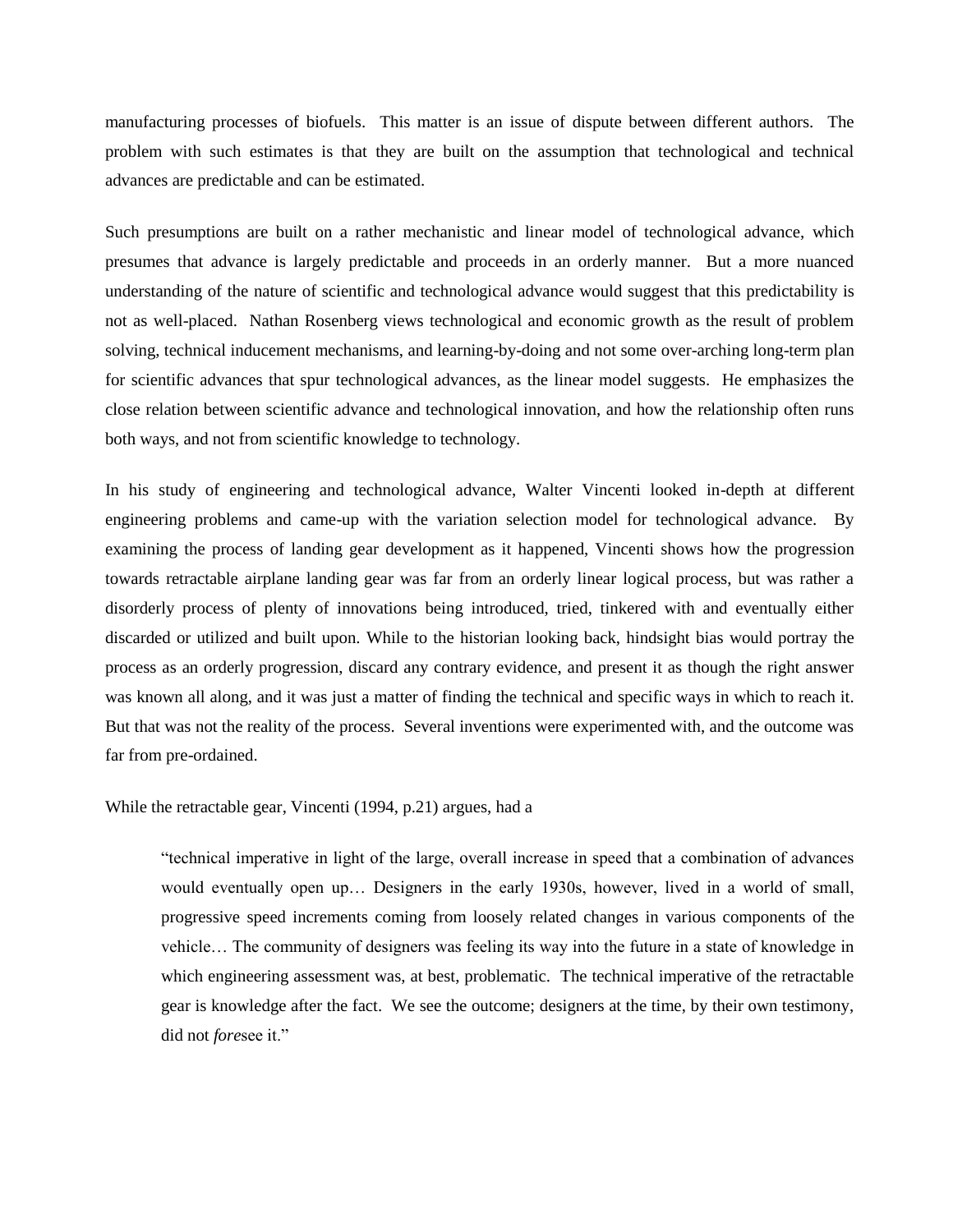Looking at their day-to-day problems, designers introduced a wide variety of different solutions to whose impact they were unforesighted. With time, trials and experimentation, it became apparent that retractable landing gear would be the most suitable technology and was then utilized.

This, according to Vicenti, conforms better with his variation-selection model than any linear model of technological advance. He quotes Donald Campbell's description of the model as one of "*blind variation and selective retention*"(Vincenti, 1994, p.21), and though he agrees with it, offers justification for using the term *unforesighted* rather than blind to describe the variation. They key is that innovators are not blind to the consequences of their innovations, "they *see* where they want to go and by what means they propose to get there. What they cannot do, if their idea is novel, is *foresee* with certainty whether it will work in the sense of meeting all the relevant requirements" (Vincenti, 1994, p.21-22)

Philip Scranton (2006), in his analysis of the development of the Jet Engine, is critical of the linear vision of the progression of scientific and technological advance. Scranton argues that "at the level of design, testing and building, science provided next to no guidance for resolving critical jet engine problems; instead Edisonian, cut-and-try engineering paved the route to eventual success" (Scranton, 2006, p.130). Scranton further describes the process as: "an extravagantly intense and passionate project – conflict-filled and failureprone, non-linear, non-rational, in ways even non-cumulative, and, of course, secret" (Scranton, 2006, p.130).

Finally, we can draw on the work of Karl Popper to further elucidate this point. Popper famously remarked that to predict the wheel is to invent it (Giles, 2007). This illustrates precisely the unsolvable problem of knowledge prediction: if you know what you will know, then you already know it, and it is no longer a prediction. If you do not know it, then you cannot know that you will know it, or what it is.

Scientific discoveries, being discoveries, are discoveries of facts that were previously unknown. Discovering a fact is, by definition, the point at which it is discovered. This is why predicting a discovery is a logical impossibility. Once one predicts a discovery, then they have discovered it. This means that until they discovered it, they did not predict it. In knowledge, discovery and prediction are the same thing.

From these examples of actual scientific and technological advance, one can see the problem with the estimates of technological advance in the biofuels literature and another reason for the disparate results is apparent: the projections these studies use about future rates of advance in production cannot be considered robust and reliable projections—they are bound to result in errors in estimates.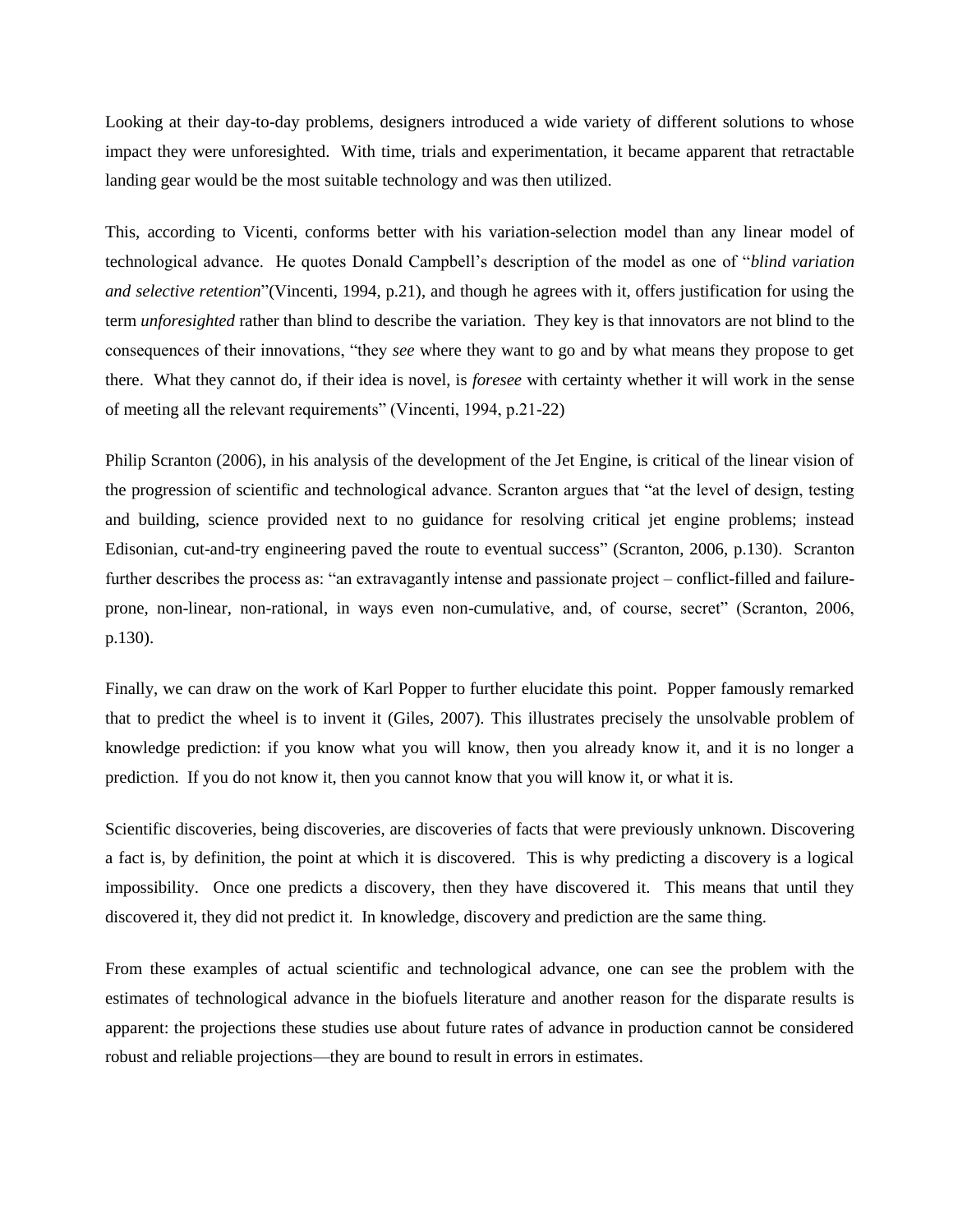Nowhere is this more pronounced than in the many analyses of the efficiency of cellulosic ethanol production. Once one considers the nature of the unknowability of future scientific advance, one realizes the problems inherent in attempting to assess the environmental friendliness of production techniques that have not been invented yet, and whose very inception in not certain. In fact, a review of the history of development of cellulosic ethanol would show why such analyses are misplaced by their very nature. As far back as 1980 one can find this statement in the USDA Yearbook of Agriculture (1980): "In 3 to 5 years, technology advances should occur that will allow the conversion of cellulosic materials, tree trimmings, old newspapers, crop residues, etc., to alcohol on an economic basis."

One of the co-authors of these lines, Otto Doering, also co-authored this about cellulosic ethanol in 2008 (Schnoor et al, 2008): "Currently, ethanol derived from corn kernels is the main biofuel in the United States, with ethanol from "cellulosic" plant sources (such as corn stalks and wheat straw, native grasses, and forest trimmings) expected to begin commercially within the next decade."

Since the 'energy crisis' of the 1970's, biofuels researchers have touted cellulosic ethanol as the technology that will make biofuels a viable significant contributor to the energy mix. The introduction of commercially produced cellulosic ethanol into the market has always been a few years away. The technological, technical and industrial advances have always been arriving "in 3-5 years" or "within the next decade"

This informs a skeptical assessment of all the aforementioned studies that discuss the potential of biofuels. There are still countless technical, technological and industrial challenges to the introduction of cellulosic ethanol. The predictions of scientific advance that will overcome these challenges are all built on a simplistic linear view of scientific advance. Based on the historical mismatch between the predictions of overcoming those challenges and the actual mismatches, one should be careful about using these estimates in efficiency studies.

This further helps explain the disparity of the results of different studies. When the scientific processes that are being modeled do not yet exist, it is to be expected that serious discrepancy would exist between different studies depending on their projections.

### *e. Constructivist View of Energy Systems*

Finally, perhaps the most general problem of the current approach to assessing energy sources and energy policy lies in the conception of the energy system as a product of rationalist human design rather than an emergent product of human action. Vernon Smith makes a distinction of two types of rationality: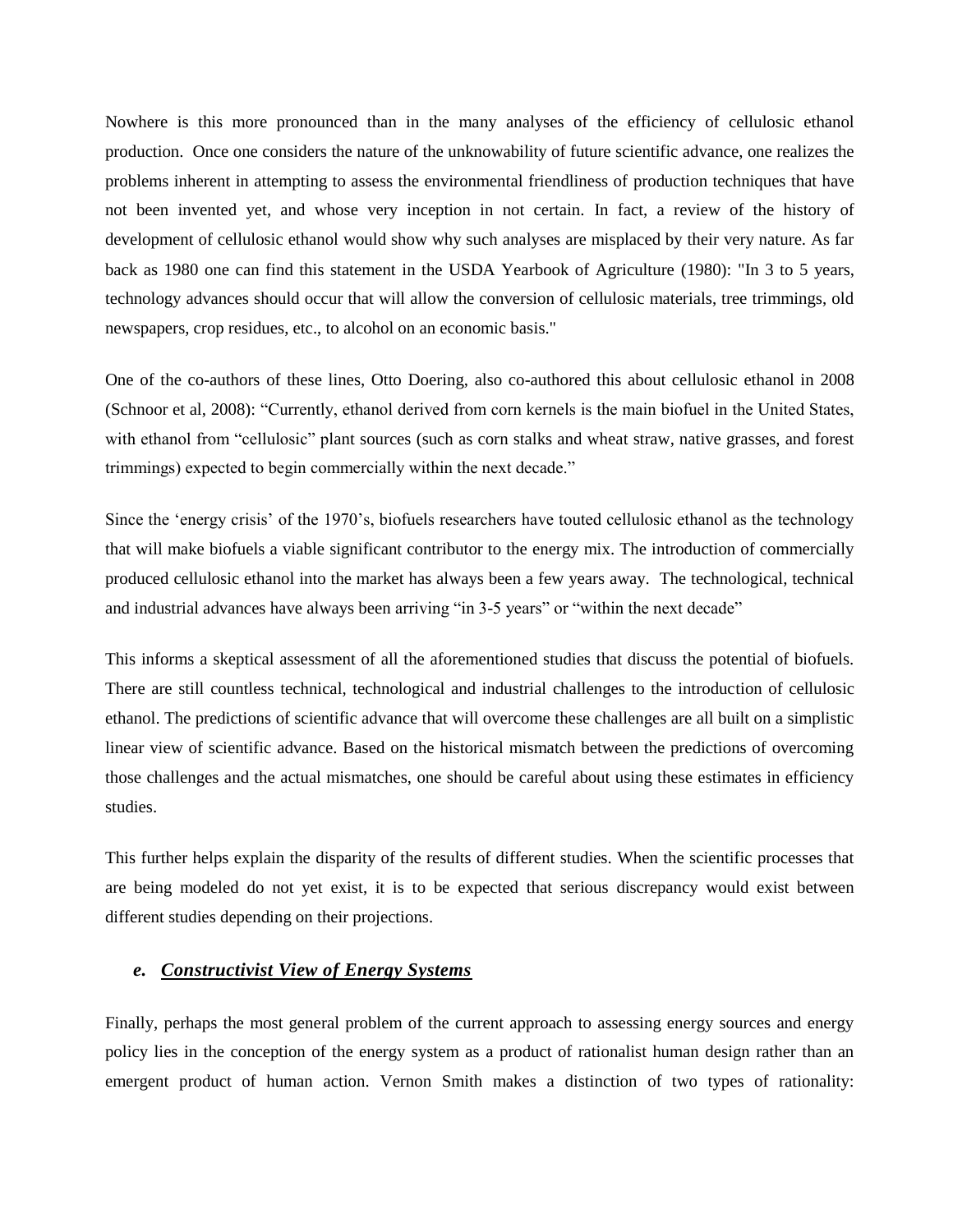constructivist rationality and ecological rationality. Smith defines *Constructivist Rationality* as the "deliberate use of reason to analyze and prescribe actions judged to be better than alternative feasible actions that might be chosen." *Ecological Rationality*, on the other hand, refers to "emergent order in the form of practices, norms, and involving institutional rules governing actions … created by human interaction but not by conscious human design" (Smith, 2007, p.2).

Constructivist rationality is what humans deliberately use when solving problems, choosing a course of action, designing machinery, inventing new technology, or trying to understand physical processes. It is what our brain learns to do through education. Constructivist rationality is what has produced the inventions, machines, devices and technological innovations that have improved our life. Ecological rationality, however, refers to order that exists without the direct reason of any individual designing it or implementing it, but is also not a natural system arising independently of human action. It emerges through countless individuals acting and *interacting* with each other. It is a product of "human action, not human design" as Adam Ferguson (1767 (1966), P122) put it. It is an order whose details cannot be forecast or expected beforehand. After it emerges, however, it is at times possible to apply constructivist rationality in order to understand its properties and its process of emergence.

Smith (2007, P38) maintains an evolutionary framework for understanding the emergence of ecologically rational systems:

*"But in cultural and biological coevolution, order arises from mechanisms for generating variation to which is applied mechanisms for selection. Reason is good at providing variation, but it is far too narrowly limited and inflexible in its ability to comprehend and apply all the relevant facts in order to serve the process of selection, which is better left to ecological processes that implicitly weights more versus less important influences."*

Whereas constructivist rationality is what provides us with particular designs, it is an ecologically rational selection process, which is the result of the actions of various individuals that produces the ecologically rational system that employs some of these constructivist rationalist designs. Languages are a good example of ecological rationality; no single individual or planning committee sat down and devised a live language from scratch. Languages have evolved over time, through the actions and thoughts of an infinite number of individuals. The market system is another good example of ecological rationality: nobody has designed a market system in a modern market economy, outlining and ordaining the format for production and consumption of goods, their prices and their quantities. Instead, individuals *act* and in their action, shape the contours of the market system: they seek out their best interest, devise ideas for production and consumption,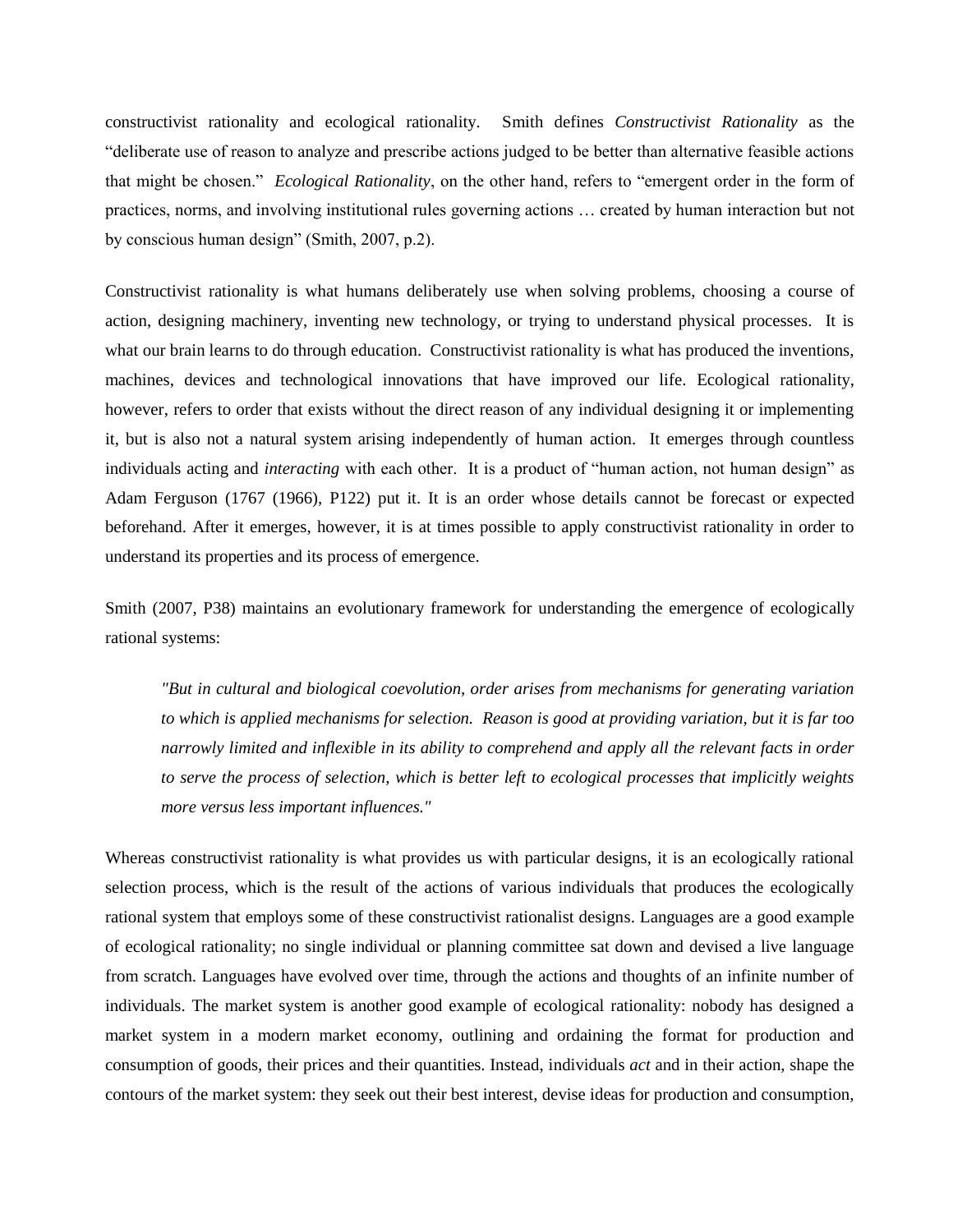try to cooperate with one another, and a spontaneously emergent, ecologically rational system emerges as the outcome.

The energy markets of the United States of America or Europe never were designed by a central planner; they have always been the spontaneously emergent result of the actions of many individuals. Government policy has undoubtedly affected these actions immensely, but it has not directly drawn up the mix of the energy that is used. This is an important distinction that entails serious consequences for the policy-making associated with energy. The emergent aggregate phenomenon of the fuel mix is the product of many decisions carried out by many individuals and institutions. The attempt to plan these aggregates is fraught with difficulty because it methodologically fails to grapple with the micro foundations of the decisions that make this emergent outcome.

The example of the previous large attempt at planning energy illustrates this point. The US government's plan to design the energy system of America in the early 1980's was a drastic and comprehensive failure. People's choices and decisions were undoubtedly affected by the policies the government pursued, and the emergent order of the energy mix of America was certainly affected by the subsidies and regulations that the government implemented. But what emerged was drastically different from what the central planners had anticipated, designed or hoped for. Planners can make their plans and try to shape how order unfolds, but the actions of individuals are the one that ultimately determine the shape of the ecologically rational outcome.

Lee, Ball and Tabors (1990) have published a comprehensive overview of this episode of energy planning, detailing how the US Government sought to promote five main sources of energy in the aftermath of the "energy crisis" of the late 1970's. These energy sources were: Synfuels, photovoltaics, renewables, natural gas and nuclear energy. The following is a brief overview of the policy and fate of each of these:

1. Synfuels: The Synthetic Fuels Corporation was established to subsidize synthetic fuels, committing \$17b, with the goal of producing 2 million barrels of synfuel per day by 1992. The program was scrapped after only \$100m were spent. No commercial synfuel production has taken place.

2. Photovoltaics: PV joined a horse-race of competing for increasing efficiency, but, alas, it wasn't a competition for going on the market and succeeding commercially as much as it was a competition for federal funding. The government created the market and dictated prices, quantities and timeframes. Photovoltaics failed commercially. Lee et al conclude: "The major portion of this blunder was assuming that it was possible, in effect, to dictate the supply-demand relationship in advance and that by having the government establish the market through forced, prestated quantity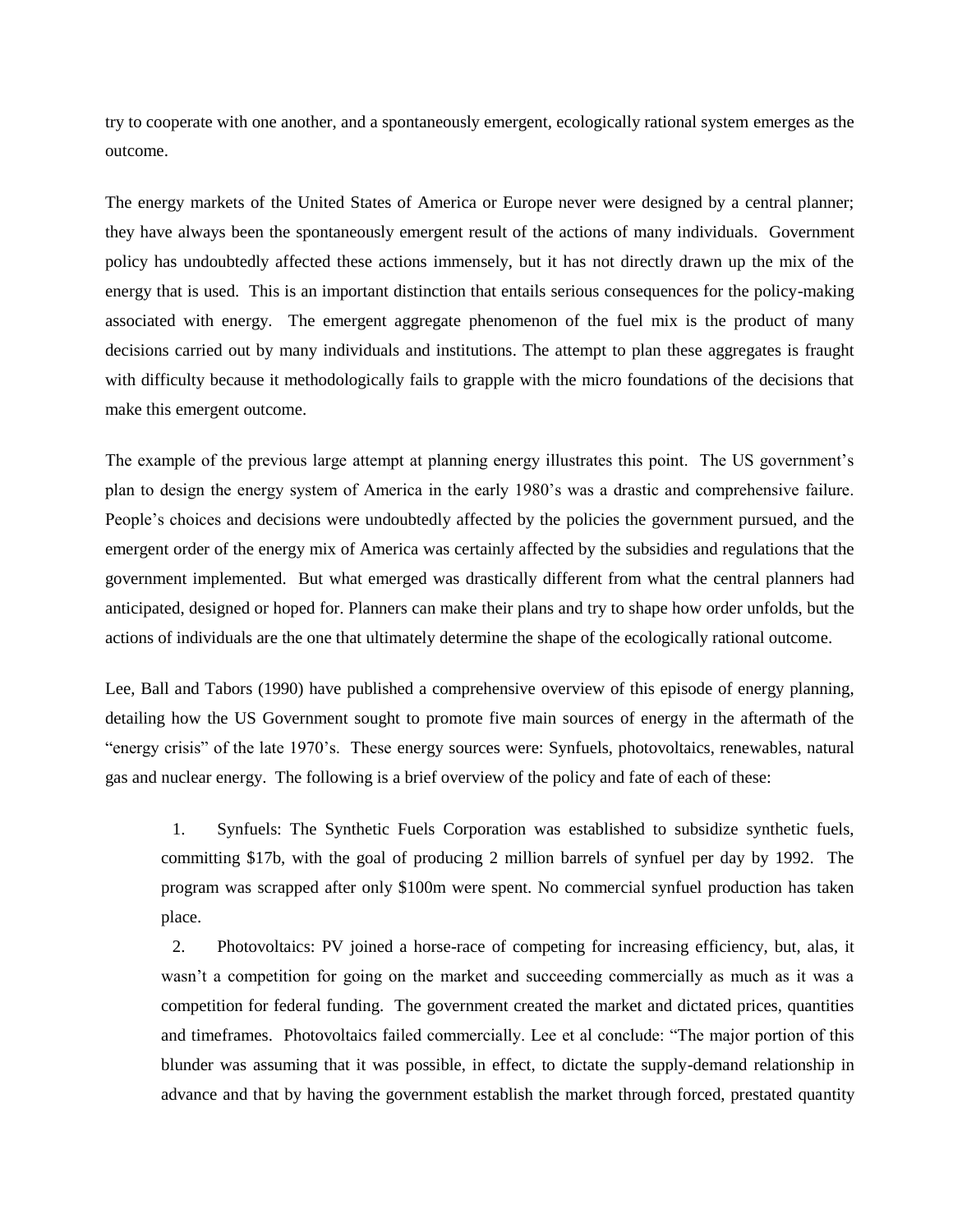purchases, it would be possible to drive the price of the technology down." (Lee et al, 1990, P34) The second problem, for Lee et al, was the assumption that it was possible to predict the advancement of technology and the cost-curve for the future. (Lee et al, 1990, P78)

3. Renewables: Biofuels policies similar to the ones being used today were used back then. The one tangible result of these subsidies was massive wealth transfer to corn farmers and big agricultural companies.

4. Natural gas: The Fuel Use Act provision was put in place to dictate what were legitimate and illegitimate (legal and illegal) uses of natural gas, leading gas to become an energy source that was "too valuable to burn", according to Lee et al. The result was that this law hampered the development of natural gas as an energy source. Only when these interventions were repealed did natural gas become a more energy source.

5. Nuclear energy. Lee et al call nuclear energy policy in America "an outstanding example of what not to do following achievement of unquestionable scientific and technological leadership in a critical field." (Lee et al, 1990)

The end result of these programs was a resounding failure on all stated levels. This is not a result of the failure of these plans as much as it is the failure of the idea of making these plans. The important thing to learn from this lesson is not just a limited lesson about the viability of synfuels or any other energy source; it is rather that an emergent phenomenon like the energy mix cannot be designed willfully using constructivist rationalist methods.

## **V. IMPLICATIONS & CONCLUSION**

The consequences of biofuels-promoting policies have been discussed in depth in another paper (Ammous, 2011), and will only be summarized here: a likely increase in deforestation and greenhouse gas emissions, increased fossil fuel consumption to produce expensive fuels, a rise in food prices, extinction of species from wild habitats destroyed to plant energy crops, damage to local ecosystems, and a large cost to taxpayers. This multititude of negative unintended consequences echoes (but to a lesser extent) the disastrous outcomes of centralized economic planning based on centralized economic calculation carried out by socialist economies in the twentieth century. By attempting to apply the tools of constructivist rationality to spontaneously emergent order shaped by human actions, and not human design, policy-makers in both situations have created real-world consequences unforeseeable with their calculation tools.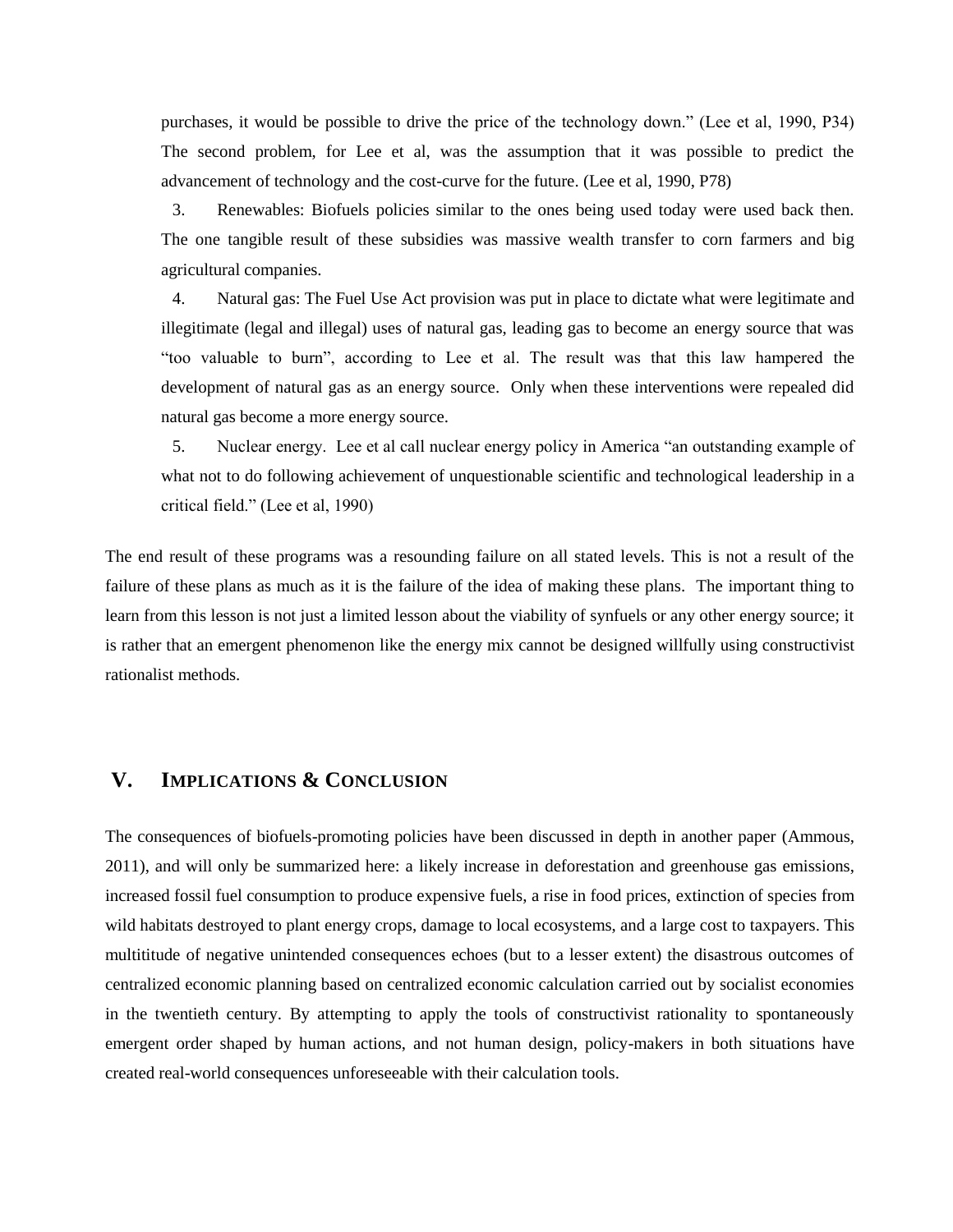This paper illustrated the large disparities in the results of scientific studies on the efficiency of biofuels as a mechanism for reducing greenhouse gas emissions and fossil fuel consumption, concluding that there is no scientific consensus on these questions, in spite of hundreds of researchers and studies tackling the question over more than three decades. This lack of consensus can be explained by realizing that the question of biofuels suitability is not a technical scientific question that can be analyzed with the tools of the natural sciences to obtain certain answers. Rather, biofuels' suitability is a complex, social, dynamic question determined through real world experimentation, trial and error. The complex nature of fuel markets, the dynamic nature of markets and the dispersed knowledge they contain, as well as the indispensable role of the price mechanisms for achieving decentralized coordination of economic activity, imply that centralized theoretical calculation are not even wrong, they are inapplicable in this domain The uncertain nature of scientific advance, and the fact that energy systems are ecologically rational and not the result of constructivist rational design indicate invite us to rethink the rationale for making energy adoption a goal of government policy altogether. The costs of doing so, as illustrated in several cases over time, will likely exceed any benefits, and will result in unintended consequences. The unfortunate consequences of biofuels science and policy suggest that it is time to rethink the rational of using government policy to shape spontaneous outcomes of complex market and scientific processes.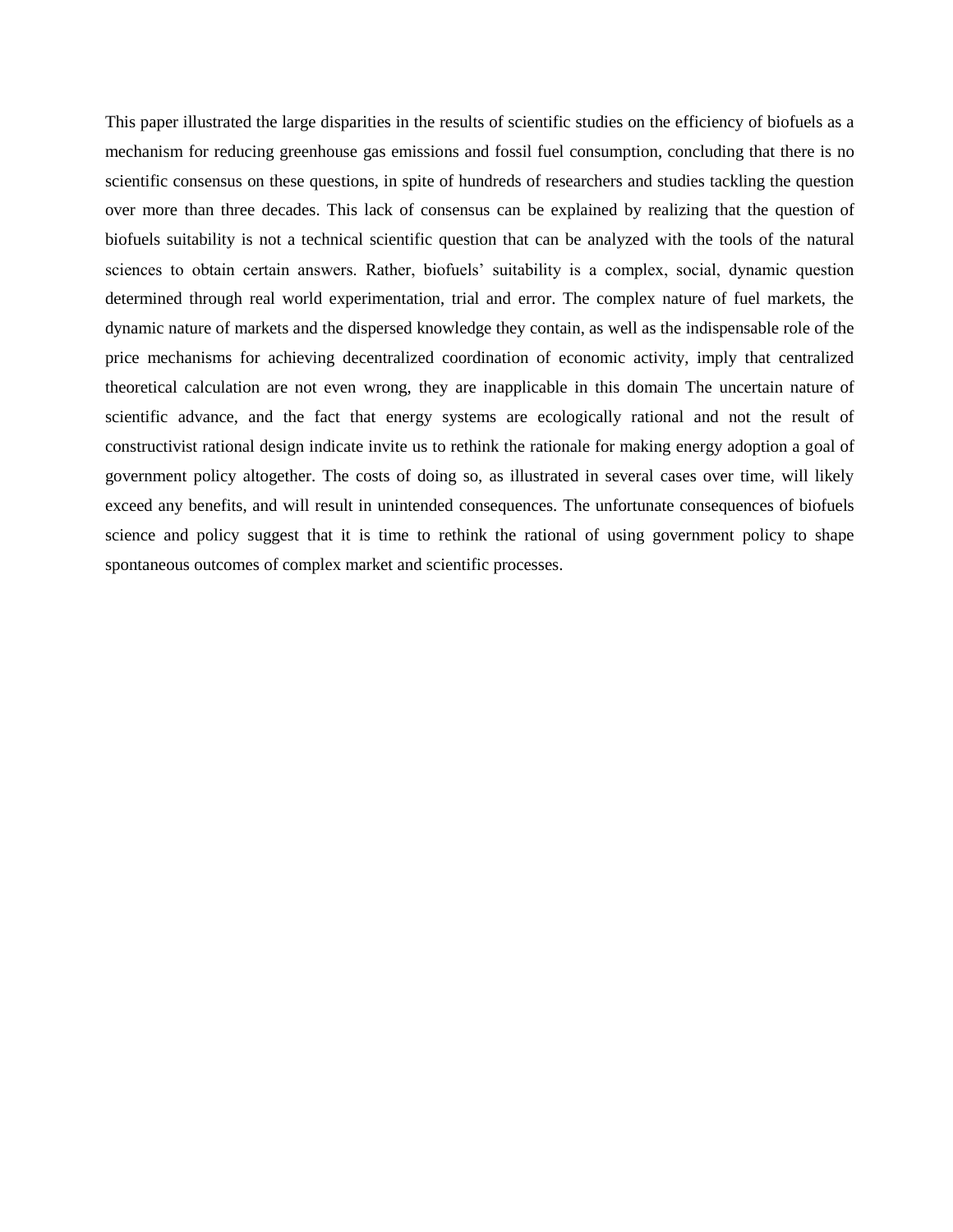## **Bibliography**

Ammous, Saifedean. 2011. *Alternative Energy Science and Policy: Biofuels as a Case Study*. PhD diss. Columbia University.

Brinkman, Norman, Michael Wang, Trudy Weber, Thomas Darlington. 2005. *Well-to-Wheels Analysis of Advanced Fuel/Vehicle Systems— A North American Study of Energy Use, Greenhouse Gas Emissions, and Criteria Pollutant Emissions*. Argonne National Laboratories.

De Santi et al, 2008. "*Biofuels in the European Context: Facts and Uncertainties.*" Joint Research Center of the European Commission. Netherlands.

Delucchi, M. A. (2004). Conceptual and Methodological Issues in Lifecycle Analyses of Transportation Fuels. Institute of Transportation Studies. Davis, University of California: 25

Delucchi, Mark. 2006. Lifecycle Analysis of Biofuels. Draft Manuscript. Institute for Transportation Studies. UCD-ITS-RR-06-08

Department of Energy. 2006. *Making Cellulosic Ethanol a Practical Alternative to Gasoline.* Available on: Science.Energy.Gov

Doering III, O.C. and R.M. Peart "How Much Extra Energy Can Farms Produce?" Cutting Energy Costs, *1980 USDA Yearbook of Agriculture*

Farrell, A. R. Brandt, A. C. Kerr, M. S. Torn, "Research Roadmap for Greenhouse Gas Inventory Methods" Tech. Report No. CEC-500-2005-097 (California Energy Commission – PIER Program, 2005).

Ferguson, Adam. *An Essay on the History of Civil Society* (1767): Part Third. Section II, p. 122 of the Duncan Forbes edition, Edinburgh University Press, 1966.

Giles, Chris. *The Vision Thing*. Financial Times. November 25, 2008.

Girouard, P., Zan, C., Mehdi, B. and Samson, R. 1999. *Economic and carbon offset potential of biomass fuels*. Final Report to the Federal Panel on Energy Research and Development. Quebec, Canada.

Hammerschlag, R. 2006. Ethanol's Energy Return on Investment: A Survey of the Literature 1990-Present. Environ. Sci. Technology, 40, 1744-1750.

Hayek, FA "The Use of Knowledge in Society." American Economic Review. XXXV, No. 4. pp. 519-30. American Economic Association. 1945

Hayek, FA. 1967. *Studies in Philosophy, Politics and Economics*. London

Hayek, FA. 1974. Prize Lecture: The Pretence of Knowledge". Nobelprize.org. Nobel Media AB 2014.

International Institute for Sustainable Development, 2007. *Biofuels – At What Cost ?: Government Support for Ethanol and Biodiesel in the United States: 2007 Update*. Manitoba, Canada.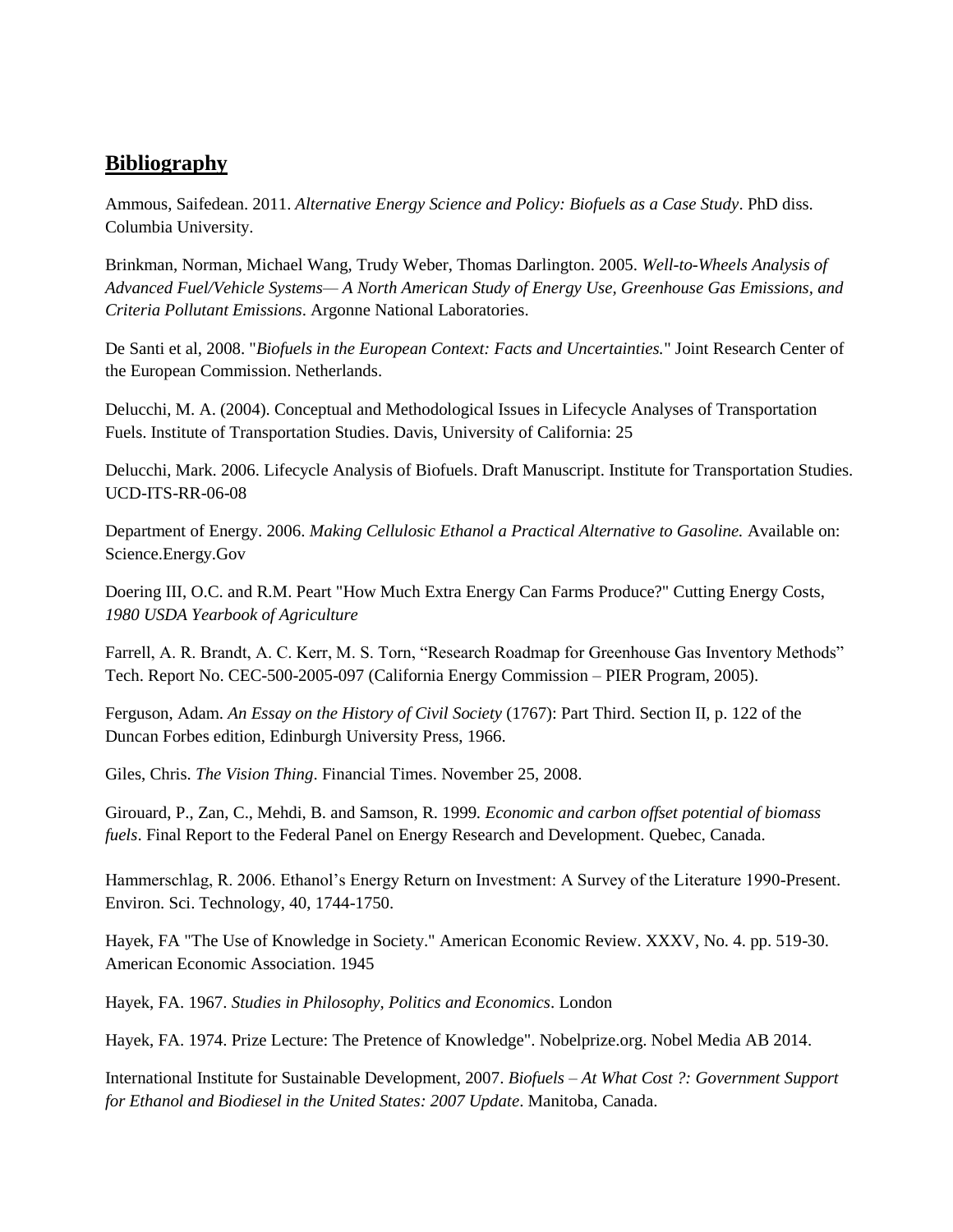International Institute for Sustainable Development, 2013. *Biofuels—At What Cost? A review of costs and benefits of EU biofuel policies*. Manitoba, Canada.

Kirzner, Israel, 1988. "Economic Calculation Debate: Lessons for Austrians". *The Review of Austrian Economics*, Vol.2.

Kammen, D. M., A. E. Farrell, R.J. Plevin, A. D. Jones, M. A. Delucchi, and G. F. Nemet. (2007).*Energy and Greenhouse Impacts of Biofuels: A Framework for Analysis*. In OECD Research Round Table: Biofuels: Linking Support to Performance. S. Perkins, ed. Paris, Organization for Economic Cooperation and Development.

Larson, E.D. *A review of life-cycle analysis studies on liquid biofuel systems for the transport sector*. Energy for Sustainable Development, 10 (2) (2006), pp. 109–126

Larson E.D. (2005). Liquid Biofuel Systems for the Transport Sector: a Background Paper, GEF/STAP Workshop on Liquid Biofuels, 29 August – 1 September 2005, New Delhi

Lee, Thomas, Ben Ball, Richard Tabors. 1990. *Energy Aftermath*. Harvard Business Press

Leijonhufvud, 2008. "Keynes and the Crisis" Policy Insight No. 2. Center for Economic Policy Research.

Mises, Ludwig von. 1920. *Economic Calculation in the Socialist Commonwealth*, S. Adler, trans. Available at: www.mises.org. 1990.

Patzek, T. 2004. "Thermodynamics of the corn-ethanol biofuel cycle". *Critical Reviews in Plant Sciences* 23, 519

Pimentel, D. and Patzek, T.W., 2005. "Ethanol Production Using Corn, Switchgrass, and Wood; Biodiesel Production Using Soybean and Sunflower," Natural Resources Research, 14(1):65-76.

Pimentel, David. "Ethanol Fuels: Energy Balance, Economics, and Environmental Impacts are Negative" *Natural Resources Research* 12 (June, 2003).

Pimentel, David, Ted Patzek, "Ethanol production using corn, switchgrass, and wood; biodiesel production using soybean and sunflower." *Natural Resources Research* 14, 65 (March 2005, 2005).

Pimentel, David, Tad Patzek, and Gerald Cecil. "Ethanol Production: Energy, Economic, and Environmental Losses." *Reviews of Environmental Contamination and Toxicology* (2007).

Quirin M, Gartner O, Pehnt M, Reinhardt G. *CO2 mitigation through biofuels in the transport sector e status and perspectives*. Heidelberg, Germany: Institute for Energy and Environmental Research (IFEU); 2004.

Schnoor et al, 2008 *Water Implications of Biofuels Production in the United States*. The National Academies Press.

Scranton, Phil, 2006. "Urgency, uncertainty, and innovation: Building jet engines in postwar America" Management & Organizational History, Vol. 1, No. 2, 127-157 (2006)